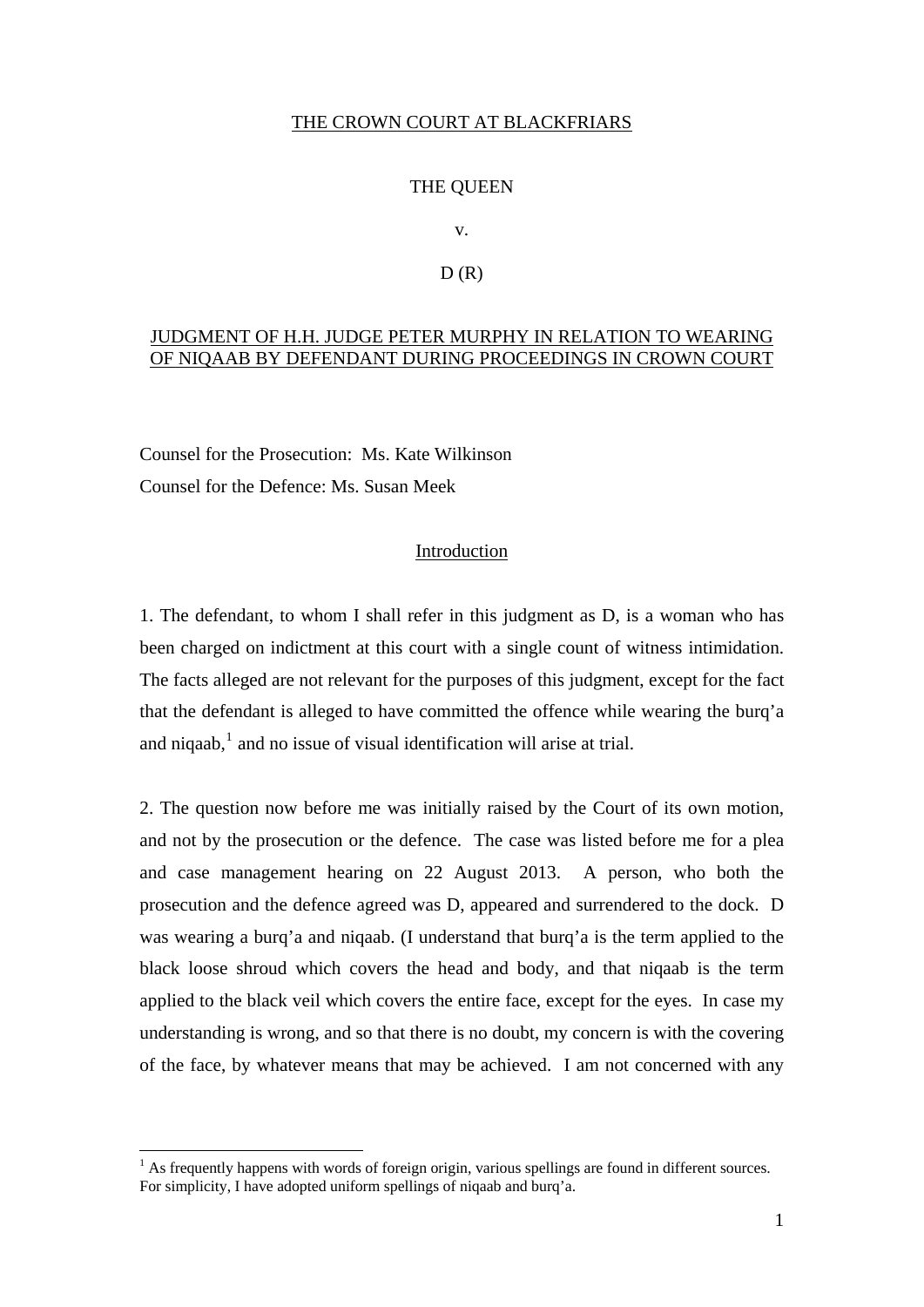other aspect of D's dress or appearance.) When I refer to the niqaab in this judgement, I refer to a covering of the face.

3. Through her counsel, I conveyed to D the court's request that she reveal her face (but no other part of her body) for the purpose of identification. After conferring with D, counsel said that D declined to comply with my request because her Muslim faith requires that she may not reveal her face in the presence of men. It may be that this refers to men who are not members of her immediate family.

4. I decided to take time to consider the matter. I adjourned the hearing until 12 September 2013, to be listed before me for further proceedings including legal argument, and extended the defendant's bail until that date. It became clear to me that, because the issue of the niqaab was bound to recur during the proceedings, it would be desirable to deal with it on a broader basis during the plea and case management hearing. I asked counsel to submit skeleton arguments dealing with the way in which the Court should approach the matter. I received skeleton arguments from both parties, and heard oral argument on the adjourned date. I am extremely grateful to both counsel for their clear, well-judged, and helpful submissions. I also received an expert report from Professor Susan Edwards, an expert witness on Gender and Islamic Dress, which was prepared on behalf of D.

5. At the hearing on 12 September 2013, I allowed the defendant to be identified by means of evidence from P.C. Hughes, a female police officer who knows D, and who observed D in private without her niqaab during a short adjournment for that purpose, and was able to say that she was certain that the person before the Court was in fact D. D was arraigned and pleaded not guilty to the sole count of the indictment. I conducted a general plea and case management hearing and heard argument about what further directions, if any, should be given about the wearing of the niqaab during the proceedings. Having heard argument, I adjourned the case further until 16 September 2013, to prepare this judgment.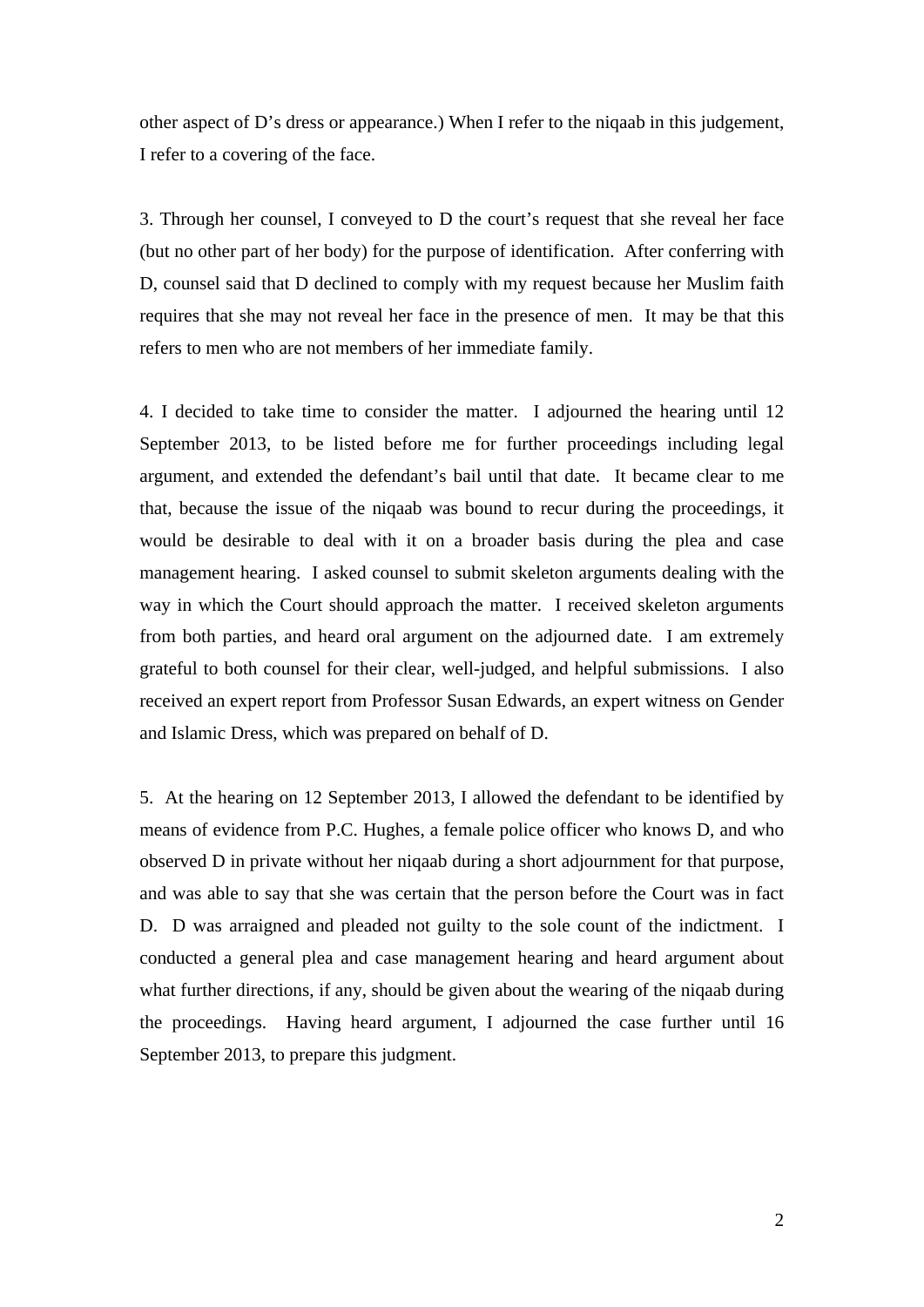#### Question to be Decided

6. The question is to what extent D is entitled to wear the niqaab during proceedings against her in the Crown Court. The plea and case management hearing is the occasion on which the judge should give directions for the proper management of the case, and this is, therefore, the proper occasion to consider the question of the niqaab generally in relation to the proceedings. No purpose would be served by re-opening the question every time the defendant comes before the Court for another appearance or hearing. Moreover, it is right that D should be aware of the directions given as soon as possible, so that she has ample time to consider her position further and take advice as needed. Thus, the purpose of this judgment is essentially to give further directions for the conduct of the proceedings.

7. I make clear at the outset that I address only the case of a defendant before the Crown Court. I do not intend to address the practice of Courts other than the Crown Court, especially that of civil or family Courts, in which other considerations may come into play. The practice of these courts differs greatly from that of the Crown Court. Cases are almost always heard by a judge sitting without a jury. In some proceedings in family courts, the procedure may be less adversarial and may lean more towards an inquisitorial approach. Ms. Wilkinson referred me to a decision of Macur J in the Family Division (*SL v. MJ* [2006] EWHC 3743 (Fam)) in which an informal compromise was arrived at. I will refer to it again later. The rules of evidence applicable to criminal trials are not applied, or are not applied as strictly, in civil and family cases and are subject to an ultimate judicial discretion. Most importantly, the panoply of procedural and evidential structures which are necessary when a person is accused of a criminal offence can be dispensed with.

8. Nor do I address the situation in which a woman wearing a niqaab attends the Crown Court solely as a witness, or as a juror, or appears as an advocate. I accept that there are different considerations in these instances. For example, the public has a strong interest in encouraging women who may be the victims of crime from coming forward, without the fear that the court process may compromise their religious beliefs and practices. On the other hand, the rights of the defendant in any resulting criminal proceedings must also be protected. So there is a potential for a challenging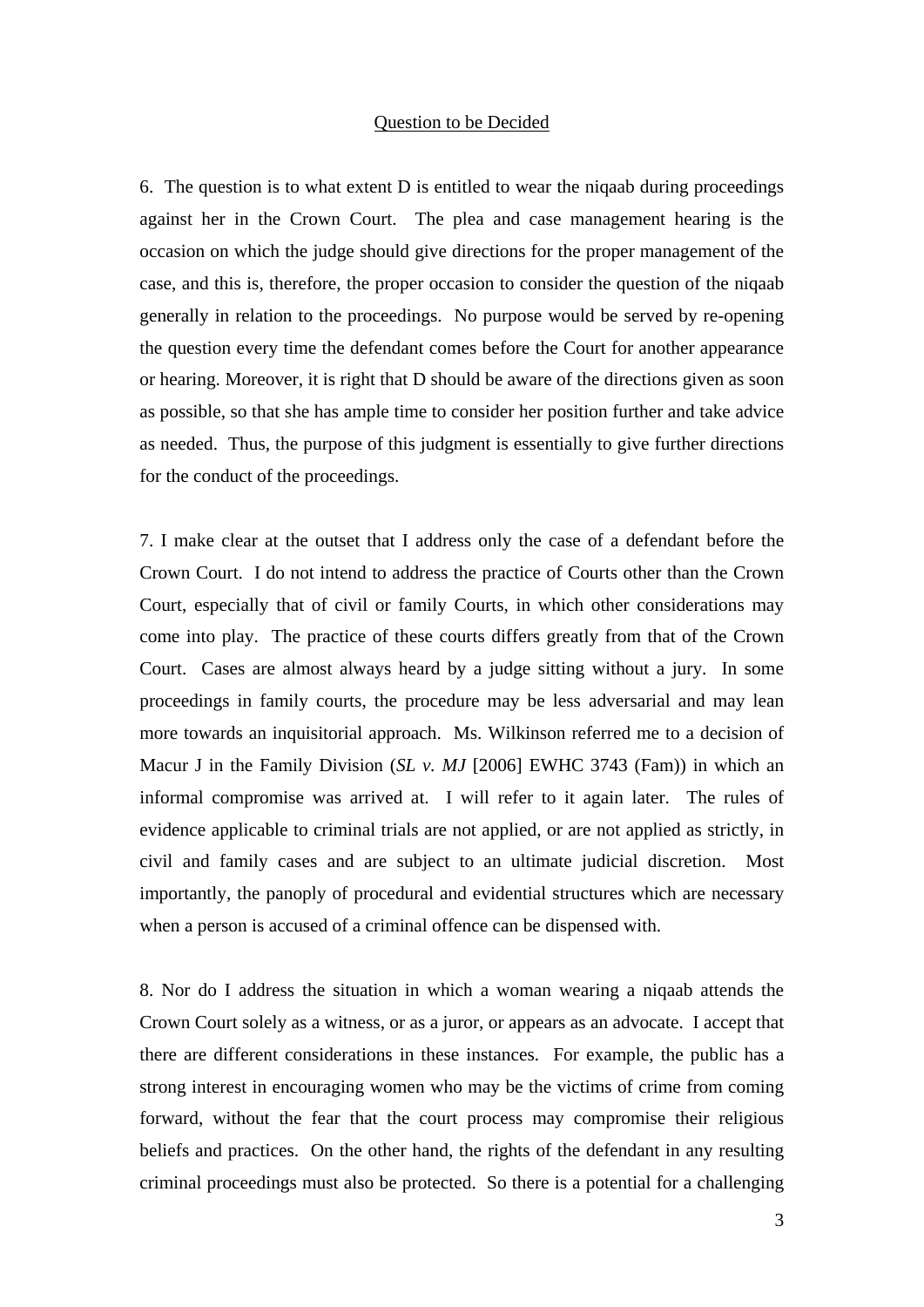conflict of competing public interests. A defendant may, of course, be a witness; but this does not define her role in the proceedings. As a defendant, she plays the central role throughout proceedings, and unlike a witness, she is brought before the court under compulsion and does not appear as a matter of choice. I hope that my observations may be helpful to judges who may have to confront these situations in future cases. But these questions are not before me, and must await another day.

## The Need for Legal Principle

9. There is a pressing need for a court to provide a clear statement of law for trial judges who have to deal with cases in which a woman wearing the niqaab attends Court as a defendant. Given the ever-increasing diversity of society in England and Wales, this is a question which may be expected to arise more and more frequently, and to which an answer must be provided. I have found no authority directly on point in our domestic law. There are various extra-judicial sources which offer some guidance as a matter of general principle.

10. The Equal Treatment Bench Book (JSB 2004, Chapter 3.3, 2007) offers what the Bench Book itself describes as general guidance about the wearing of religious dress in the courtroom. Both counsel and Professor Edwards allude to this guidance, and I do not mean to disregard it, though I cannot agree with Professor Edwards' stark conclusion that '[i]n the UK the JSB permits the wearing of niqaabs'. The Bench Book rightly emphasises that, while various approaches are possible, the Court must balance any competing interests: but it concludes that 'the interests of justice remain paramount'. It rightly draws attention to the question of why, and to what extent, the judicial function may be impeded if a participant in the proceedings has her face covered. It rightly points out that the stress of appearing as a defendant may be increased, and the quality of any evidence she gives may be affected, if a defendant is obliged to uncover her face. The judge must weigh all these matters. In conclusion, the Bench Book says that 'the best way of proceeding comes down to basic good judge craft'.

11. It is at this point that I respectfully depart from the Bench Book. The issue of whether a defendant before the Crown Court may wear the niqaab during some or all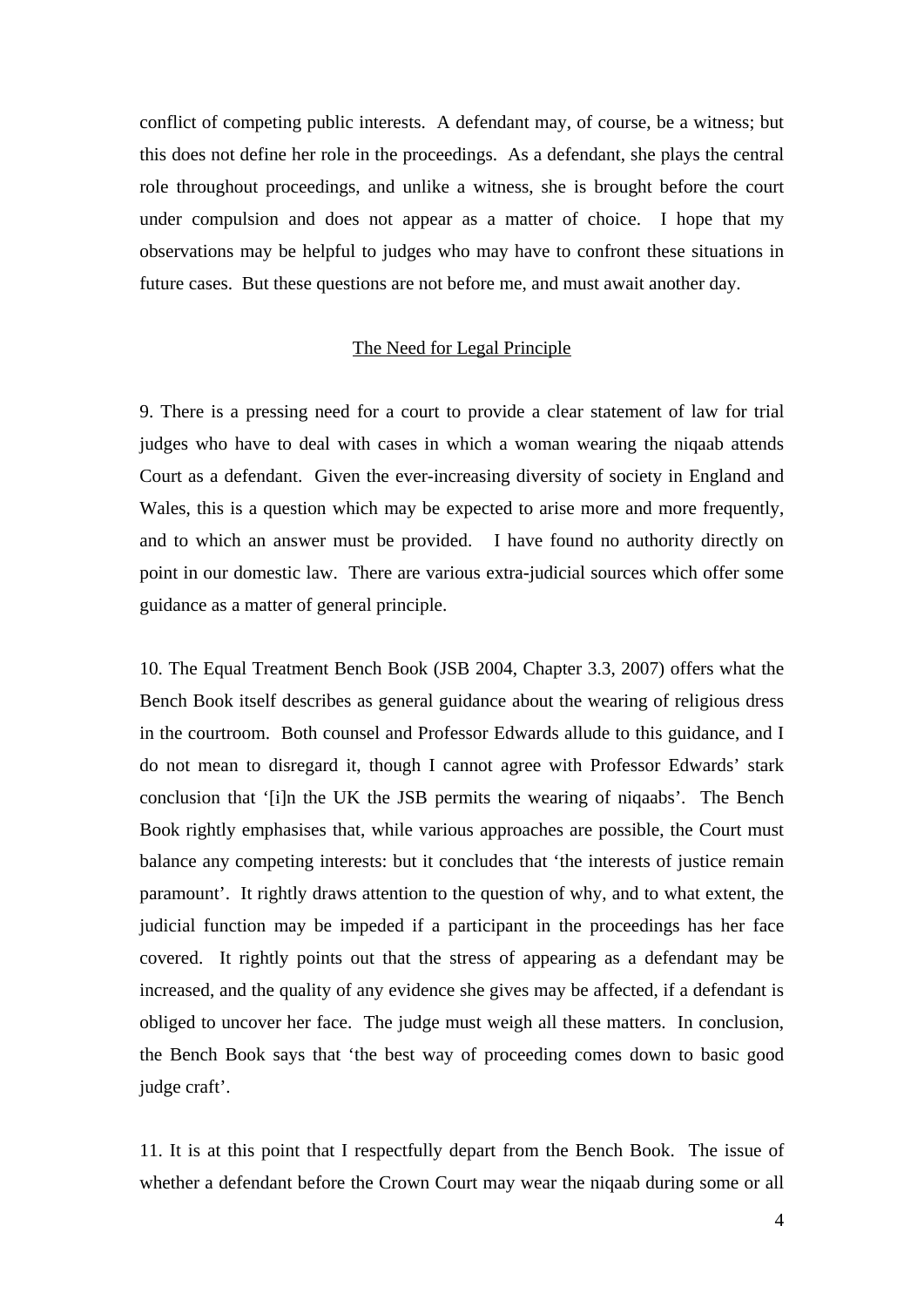the proceedings is not one of 'judge craft', or even one for 'general guidance'. It is a question of law. The defendant has the qualified right to manifest her religion or belief pursuant to art. 9 of the European Convention on Human Rights ('the Convention'). By virtue of the Human Rights Act 1998, that right is cognisable as a matter of domestic law in the Crown Court. By virtue of s.6(1) and (3) of that Act, the Court is a public authority and may not act in a way incompatible with a Convention right. At the same time, the Court may be entitled to place restrictions on a qualified Convention right, such as that under art. 9. There is a line of judicial authority on that subject in the jurisprudence of the European Court of Human Rights (ECHR). There is domestic judicial authority. I refer to this authority below. Both the Convention and the judicial authority clearly insist that specific legal tests are to be applied, which cannot simply be reduced to a rubric of acting 'in the interests of justice'. The goal of the legal tests to be applied is, of course, to serve the interests of justice, but a more detailed analysis is required if the law is to be followed and applied. These are legal issues which engage both an important right of the defendant and the duty of the Crown Court to conduct proceedings in accordance with law.

12. The relegation of such important issues to the sphere of 'judge craft' or 'general guidance' has resulted in widespread judicial anxiety and uncertainty and to a reluctance to address the issue. To borrow and adapt slightly a phrase currently in vogue, the niqaab has become the 'elephant in the courtroom.' Trial judges need, not only general guidance, however helpful, but a statement of the law. It is my intent to attempt to provide such a statement in this judgment, but as may be imagined, I do so with some misgivings. I am a male judge dealing with an issue which mainly affects female Muslim defendants, and does so in an intimate way; though I make clear at the outset that everything I say in this judgment is intended to apply to defendants of either gender and to those of any religious faith, or none, in analogous situations. I am conscious also of the place of the Crown Court in the hierarchy of legal authority, and I express the hope that Parliament or a higher court will review this question sooner rather than later and provide a definitive statement of the law to trial judges.

13. Valuable assistance is to be found in the judgment of the Supreme Court of Canada in *R. v. NS,* 2012 SCC 72, [2012] 3 S.C.R. 726, and below, I gratefully adopt some of the propositions laid down in that case. But the decision must be approached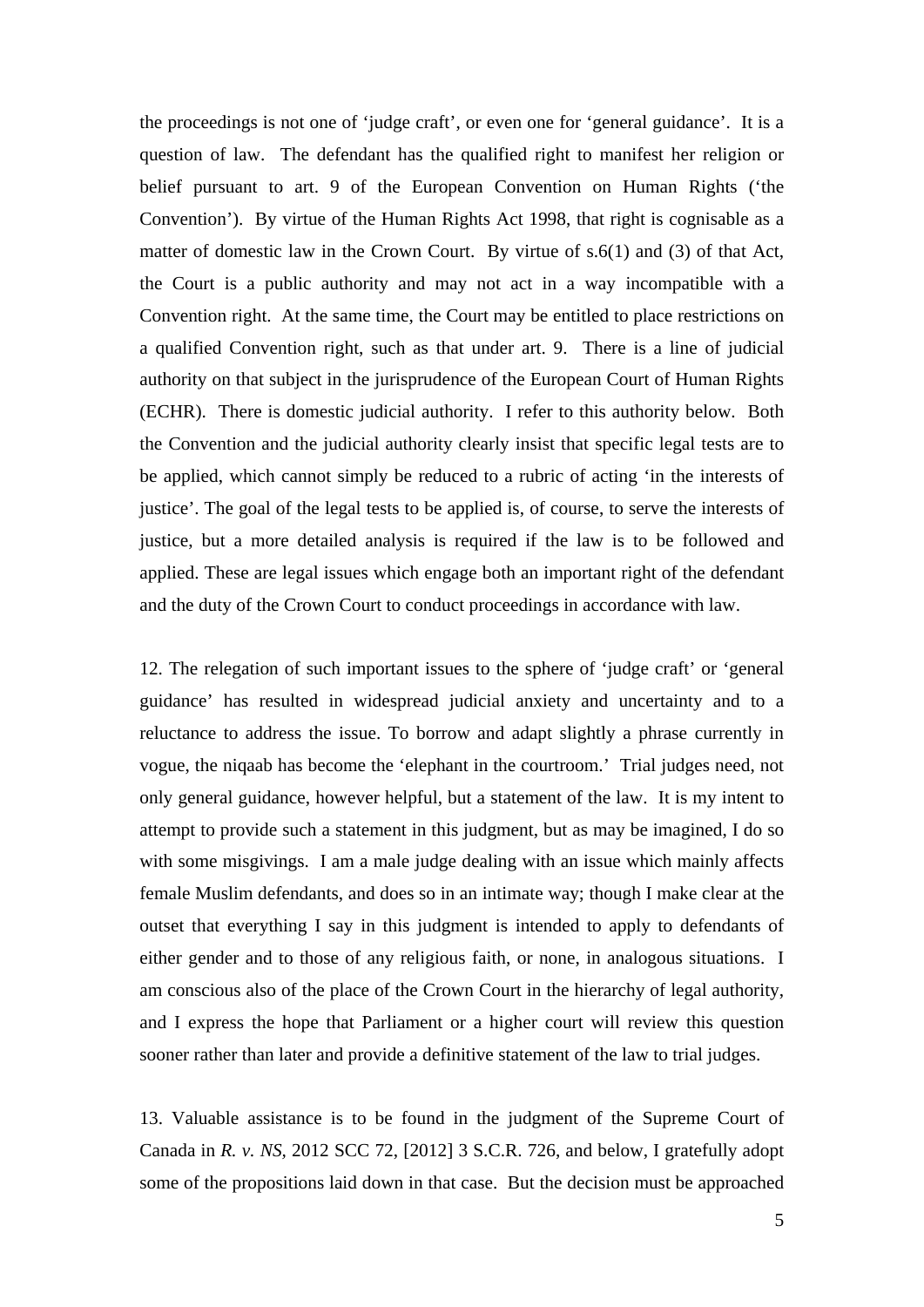with caution with respect to the issue now before me, for two reasons. First, the case concerned the wearing of a niqaab, not by a defendant, but by a prosecution witness, which as I have indicated above, may raise different and challenging issues. Second, the right to freedom of conscience and religion under s.2(a) of the Canadian Charter, on which the witness in *NS* relied in claiming that she was entitled to wear the niqaab while giving evidence, appears to be a primary constitutional right in Canada. As such, it appears to be entitled, under Canadian law, to far greater weight in the balance of conflicting interests than the qualified right of manifestation of religious belief under art. 9 of the Convention, on which reliance is placed in this case. Indeed, under Canadian law, it may be equal in status to the right to a fair trial.

#### Sincerity of Belief in Obligation to wear Niqaab

14. I accept for the purposes of this judgment that D sincerely takes the view that, as a Muslim woman, she either is not permitted, or chooses not to uncover her face in the presence of men who are not members of her close family. I have been given no reason to doubt the sincerity of her belief. I say this because in one of the cases considered under the rubric of *R v. NS*, to which I shall refer in more detail below, the Supreme Court of Canada held that the judge at first instance should have taken evidence on the *voir dire* to establish the sincerity of the witness's beliefs before making a ruling on whether a niqaab should be removed while giving evidence. Neither counsel suggested that I had any duty to do this, and I would not take that step unless obliged to do so. This is for three reasons.

15. First, unlike cases where the question of religious dress or ornamentation arise in connection with employment or education, the practice of the courts must be uniform; they cannot vary between different cases or between different locations of the Crown Court. The highly variable conditions in different places of employment and education may suggest different results in different cases. But the practice of the Crown Court is a constant. If judges sitting in different cases or at different locations took different approaches with respect to whether or not a defendant may wear the niqaab in court, the result would be a kind of judicial anarchy. There must be a single practice, which does not depend upon the individual defendant. That being the case, the only fair course to take, it seems to me, is to make every assumption in the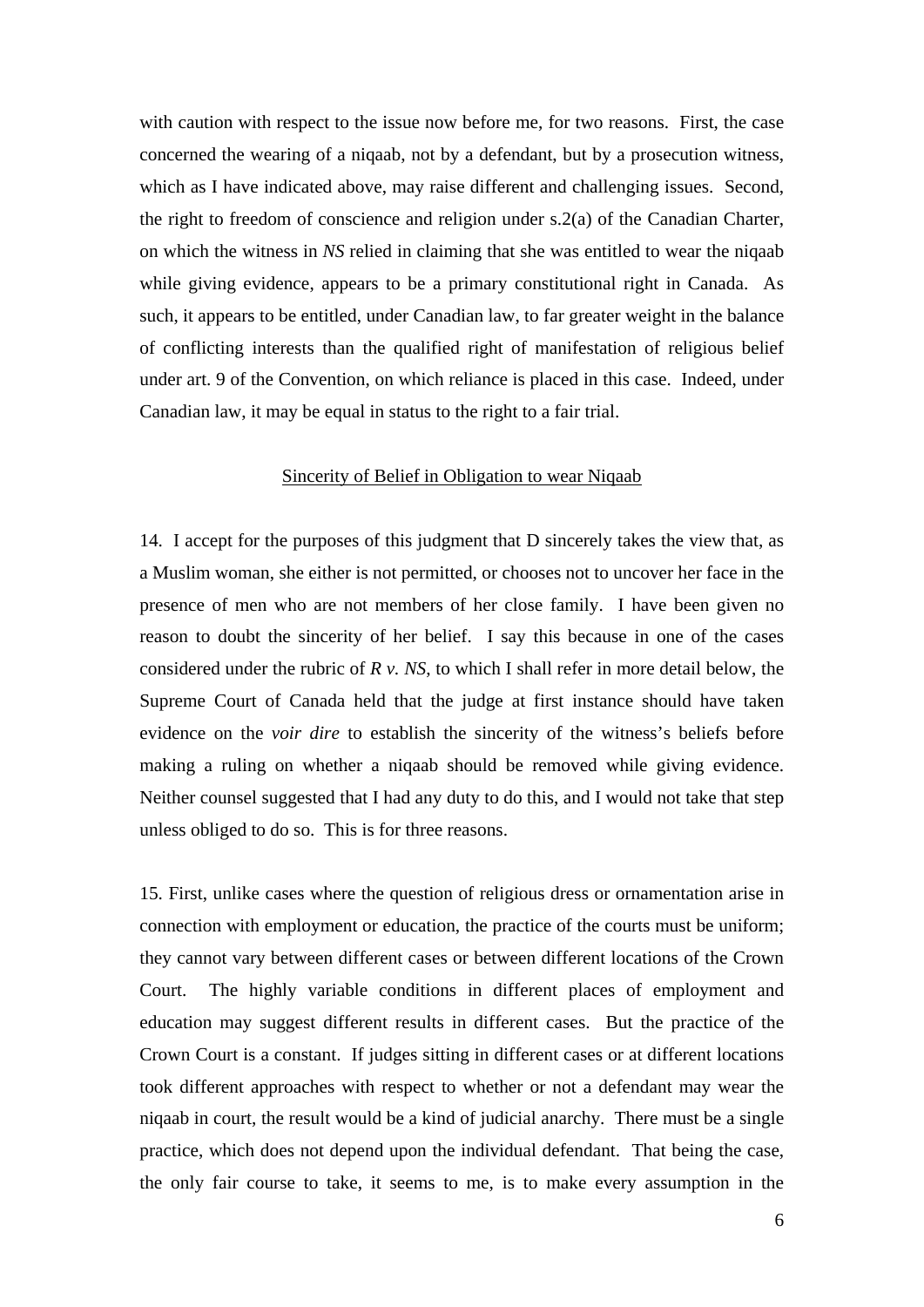defendant's favour about her sincerity in wearing the niqaab as a manifestation of her religion or belief.

16. Second, if the Court sought to explore the question of sincerity with every defendant, it would necessarily involve the Court in entering into a religious debate with the witness, which would be unseemly, and might even smack of a religious inquisition.

17. Third, it would from a practical point of view, be impossible for a judge to determine with consistency with what degree of sincerity such a choice is made by different defendants. Such a decision would be highly subjective. Even if it were possible, it is not clear that the Court's decision about whether the niqaab should be worn during court proceedings would be informed by that information. For example, Ms. Meek's written submission candidly tells me that D has been wearing the niqaab only since May 2012, but I do not think that this would justify the Court in treating D differently from a woman who had been wearing it for thirty years. It would not even be possible, as a matter of practical reality, to determine whether a woman's choice to wear the niqaab is freely made, or is the result of compulsion of some kind. For the Court to attempt to weigh degrees of sincerity would not only be unseemly, but also very dangerous; it may well justifiably expose the Court to charges of discrimination or of meddling in religious affairs in which it is not competent to meddle.

18. There may be exceptional cases where, for example, the prosecution has evidence that the niqaab is being abused as a disguise, to facilitate impersonation or for some other improper purpose. That kind of case would pose no real problem. The Court would be justified in taking immediate steps to protect the integrity of its proceedings. But in the absence of evidence of that kind, in a case where a woman states that she will not remove her veil in the presence of men because of her religious belief, I take the view that the Court should make the assumption that she does so sincerely. The Court should then decide the question before it on the basis of a universally applicable legal principle, and not on the basis of a subjective assessment of the motives of a particular defendant.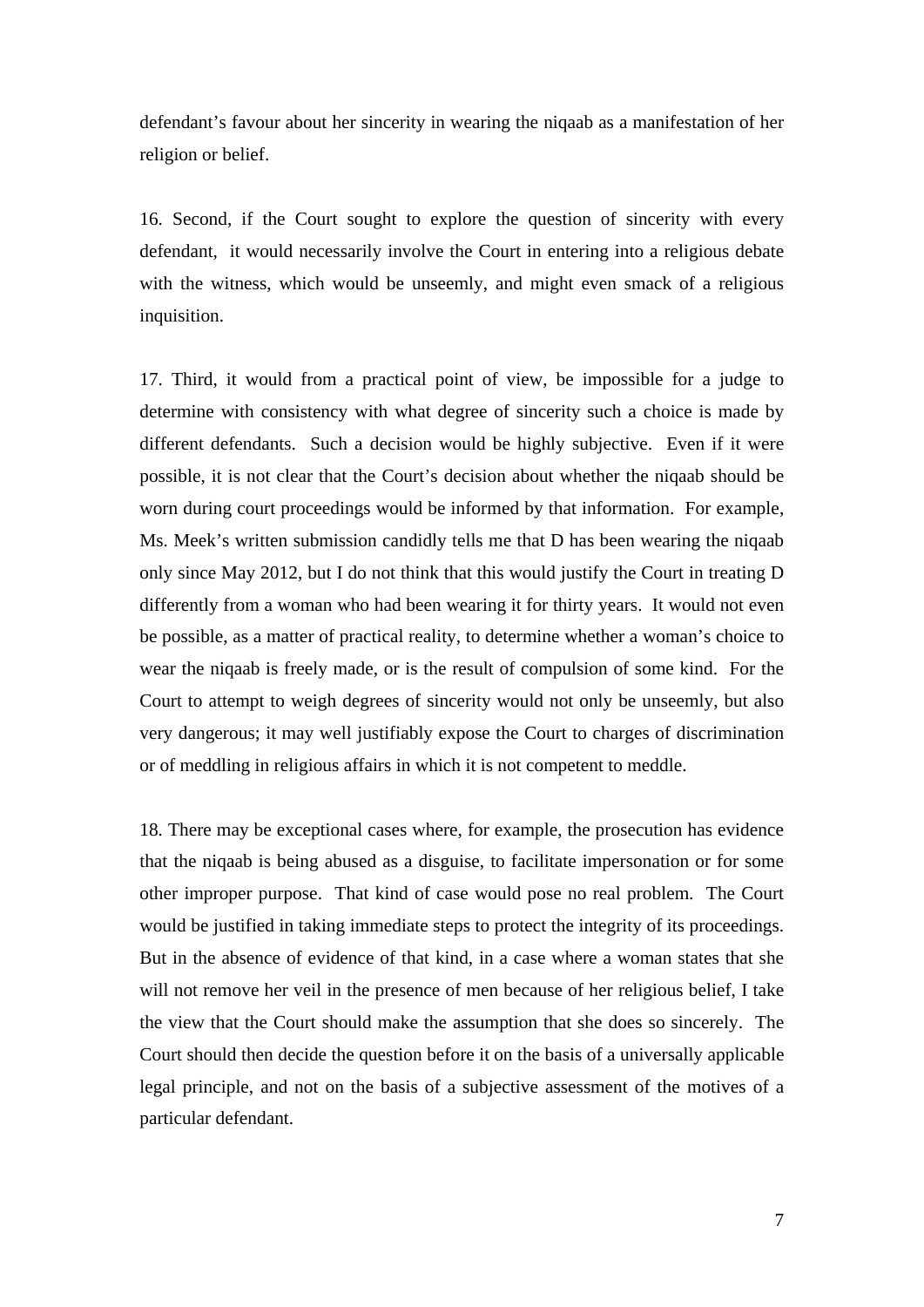#### The Niqaab: Obligation and Choice

19. Ms. Meek submits, and I accept, that whether or not there is an obligation to wear the niqaab, a choice to do so must be respected as a manifestation of religion or belief. But it seems to me relevant to observe that whether or not there is an obligation to wear the niqaab is not a subject of universal agreement within Islam; rather, it is a choice made by individual women on a personal basis. This has been recognized judicially: see the opinion of Baroness Hale in the *Denbigh High School* case, discussed below, at [95]. It is also confirmed by the expert report of Professor Edwards, who draws attention to the potential political aspects of the question. Quite apart from that, it is a matter of common observation on the streets of London, on any day of the week, that not all Muslim women wear the niqaab. Many, indeed it would seem, the majority, go out in public with their faces uncovered, albeit they may wear a head dress and cover their bodies with conservative garments. This is consistent also with information disseminated by the Muslim Council of Britain, whose website contains the following information about Muslim female attire (Hijab).

### *'What does the word Hijab mean?'*

*Hijab* is the Arabic term used to describe the attire worn by Muslim women. The literal meaning of *Hijab* is 'covering', but this term also carries a more general connotation of 'modesty'. *Hijab* as a social practise thus embraces not only clothing but also values and behaviour.

The word *Hijab* is often mistranslated as the 'veil', which implies covering of the face and this is misleading. Although *Hijab* can involve the covering of a woman's face, most Muslims do not regard this to be essential.

#### *'Does a Muslim woman have to wear Hijab?'*

A central principle of the Holy Qur'an is that 'there is no compulsion in religion', as it is reiterated often in the Qur'an that truth stands out for itself. It is thus up to us as autonomous beings to contemplate and evaluate the merits of these teachings. Hence, although *Hijab* is certainly an integral part of the overall Islamic dress code, it is not for anyone to force it upon another human being.

*'So how should a Muslim woman dress?'*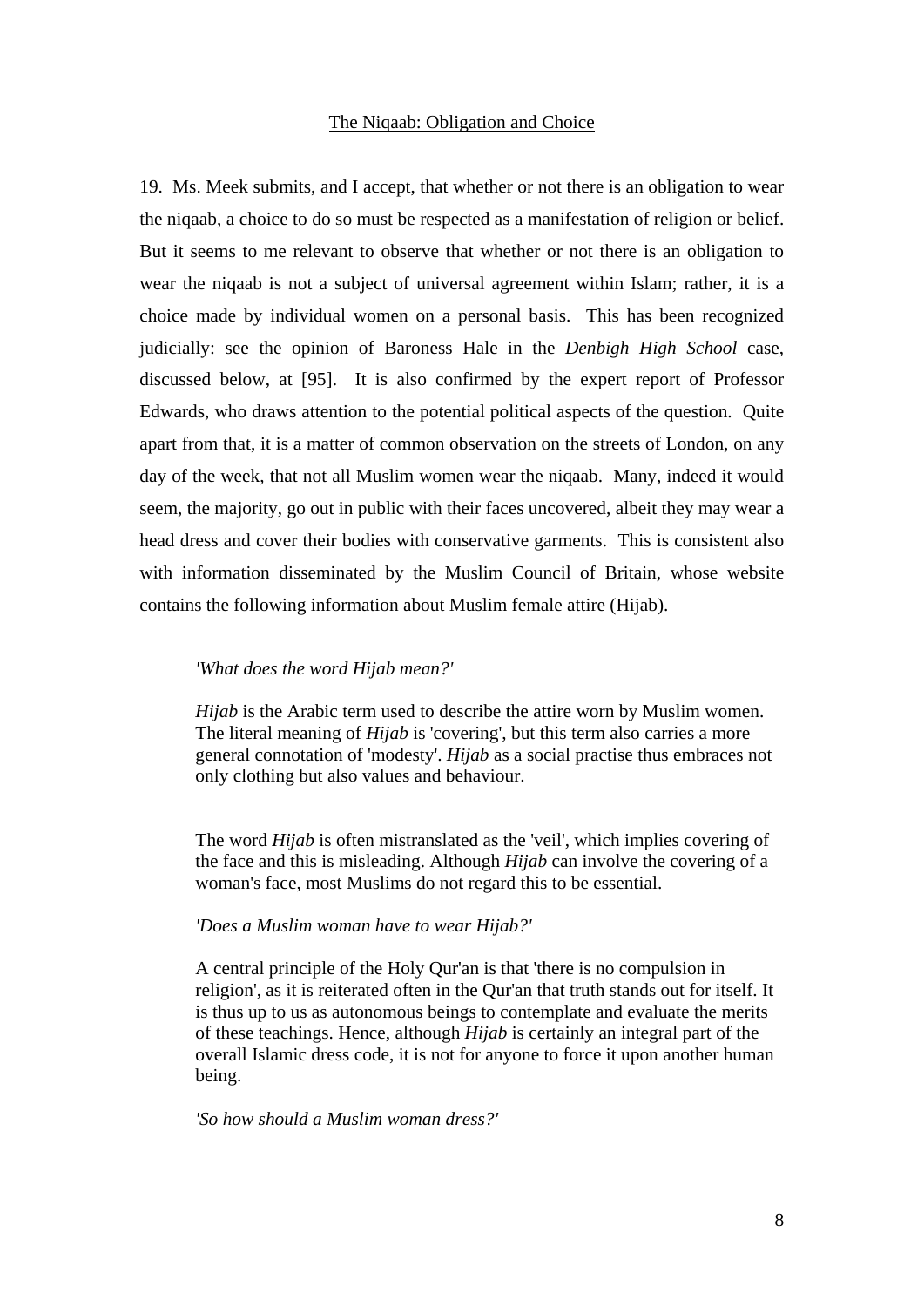In Islam, the basic rule is that women should cover their body with loose fitting clothes. This is a generic requirement and so the actual style of clothing is adaptable to suit personal preferences, cultural norms and practical requirements. There are therefore different styles of *Hijab* worn by women throughout the world. Some Muslim women, particularly those in the Arab world, also interpret *Hijab* to include an outer covering (*Burka*).

[[www.mcb.org.uk/features,](http://www.mcb.org.uk/features) accessed on 4 September 2013.]

20. There is also a question about whether D would be entitled, and perhaps obliged, to uncover her face in proceedings before a court which applies Muslim law. I have received no expert evidence specifically dealing with foreign law; it would be illadvised for me to try to make findings of fact about foreign law for evidential purposes, and I do not purport to do so: see *Bumper Development Corp. v. Commissioner of Police for the Metropolis* [1991] 1 WLR 1362. Professor Edwards, however, indicates that whether or not a woman may wear a veil in court is a question on which courts which apply Muslim law are divided. I mention it because D may well be aware of information readily available on the internet which might inform her decision to insist, or not to insist, on wearing the niqaab in this Court, or provide a basis for her to seek advice about her position from her Imam or another trusted source.

21. The following are included as exceptions to the general rules about covering the face by Shaykh Muhammads Al-Munajjid: see *Islam Question and Answer: When is it permissible for a woman to uncover her face?* [www.islam-qa.com/en/2198](http://www.islam-qa.com/en/2198) accessed on 25 August 2013.

## IV – Testimony

It is permissible for a woman to uncover her face when she is giving testimony in court, whether she is a witness in a case or is there to witness a deal, and it is permissible for the qaadi (judge) to look at her in order to know who she is and to protect the rights of all concerned.

Shaykh al-Dardeer said: "It is not permitted to give testimony against a woman in niqaab until she uncovers her face so that it may be known who she is and what she looks like."

(*Al-Sharh al-Kabeer li'l- Shaykh al-Dardeer*, 4/194)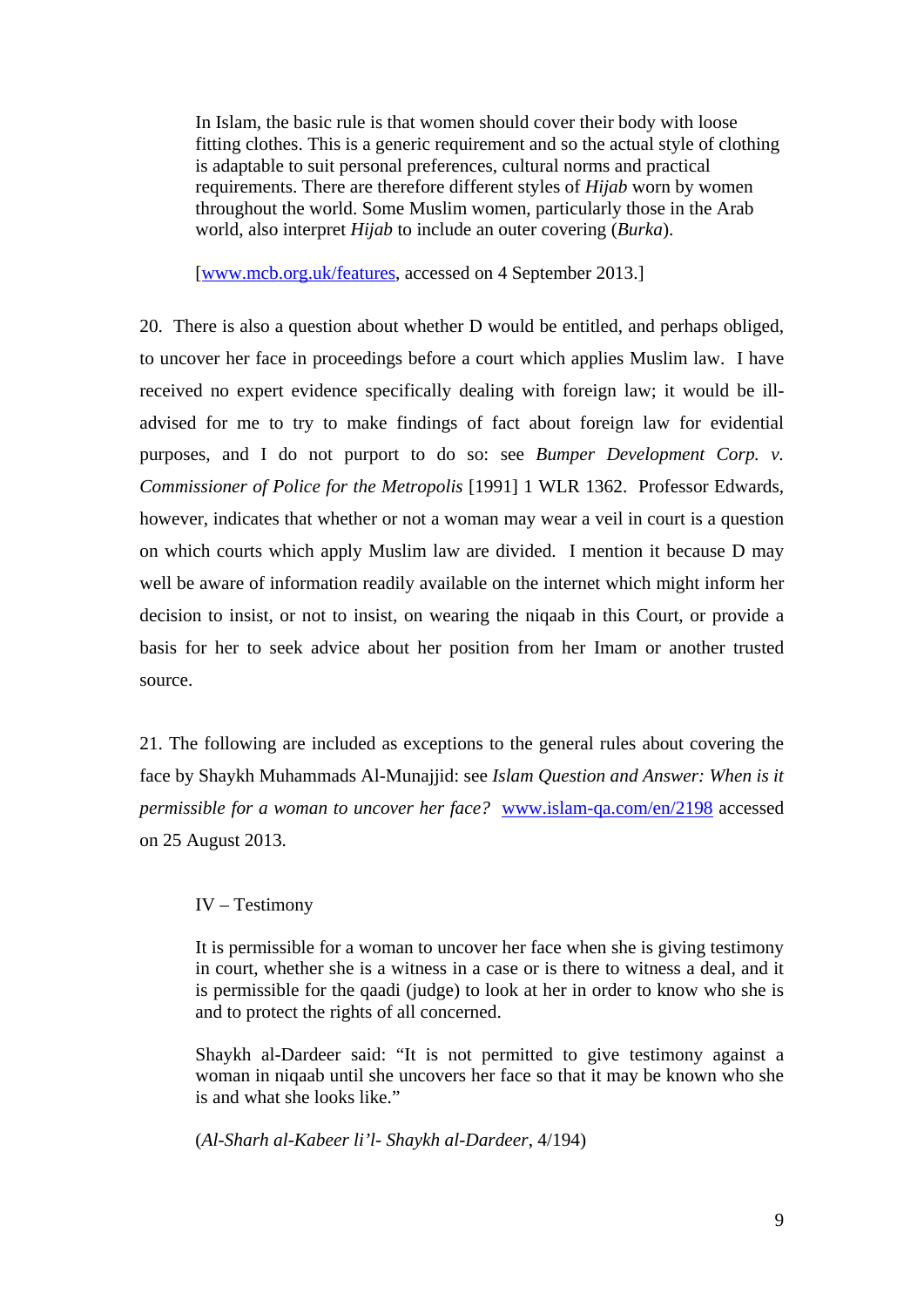Ibn Qudaamah said: "The witness may look at the face of the woman against whom he is testifying so that his testimony will speak about her in specific terms."

Ahmad said: 'He cannot testify against a woman unless he knows who she  $is.$ "

(*Al-Mughni*, 7/459; *al-Sharh al-Kabeer 'ala Matan al-Muqni'*, 7/348, *bi haamish al-Mughni*; *al-Hidaayah ma'a Takmilat Fath al-Qadeer*, 10/26).

V – In court cases

It is permissible for a woman to uncover her face in front of a qaadi (judge) who is to rule either in her favour or against her, and in this situation he may look at her face in order to know who she is and for the sake of protecting people's rights.

The same rules that apply to giving testimony or bearing witness also apply in court cases, because they serve the same purpose.

(See *Al-Durar al-Mukhtaar*, 5/237; *Al-Hadiyah al-'Alaa'iyah*, p. 244; *Al-Hadiyah ma'a Takmilat Fath al-Qadeer*, 10/26).

 22. I will now proceed as follows. First, I set out what seem to me to be the governing basic principles on which my decision of this matter must ultimately rest. Second, I will examine the correct approach to D's claim under art. 9 of the Convention, in the light of those principles. Third, I will consider what additional guidance is to be derived from *NS*. Finally, I reach a conclusion on the question before me and give directions accordingly.

### Basic Governing Principles.

23. The Court recognises that all those who live in England and Wales enjoy freedom of conscience, freedom of religion, and freedom of religious expression. These rights are protected by the Common Law, but now derive also from art. 9 of the Convention. The Courts of England and Wales have a proud record of upholding religious freedoms, which are a valued part of our democratic way of life. The Court has the utmost respect for all religious beliefs, traditions and practices, and makes no distinction between those of different religious faiths, or between those with a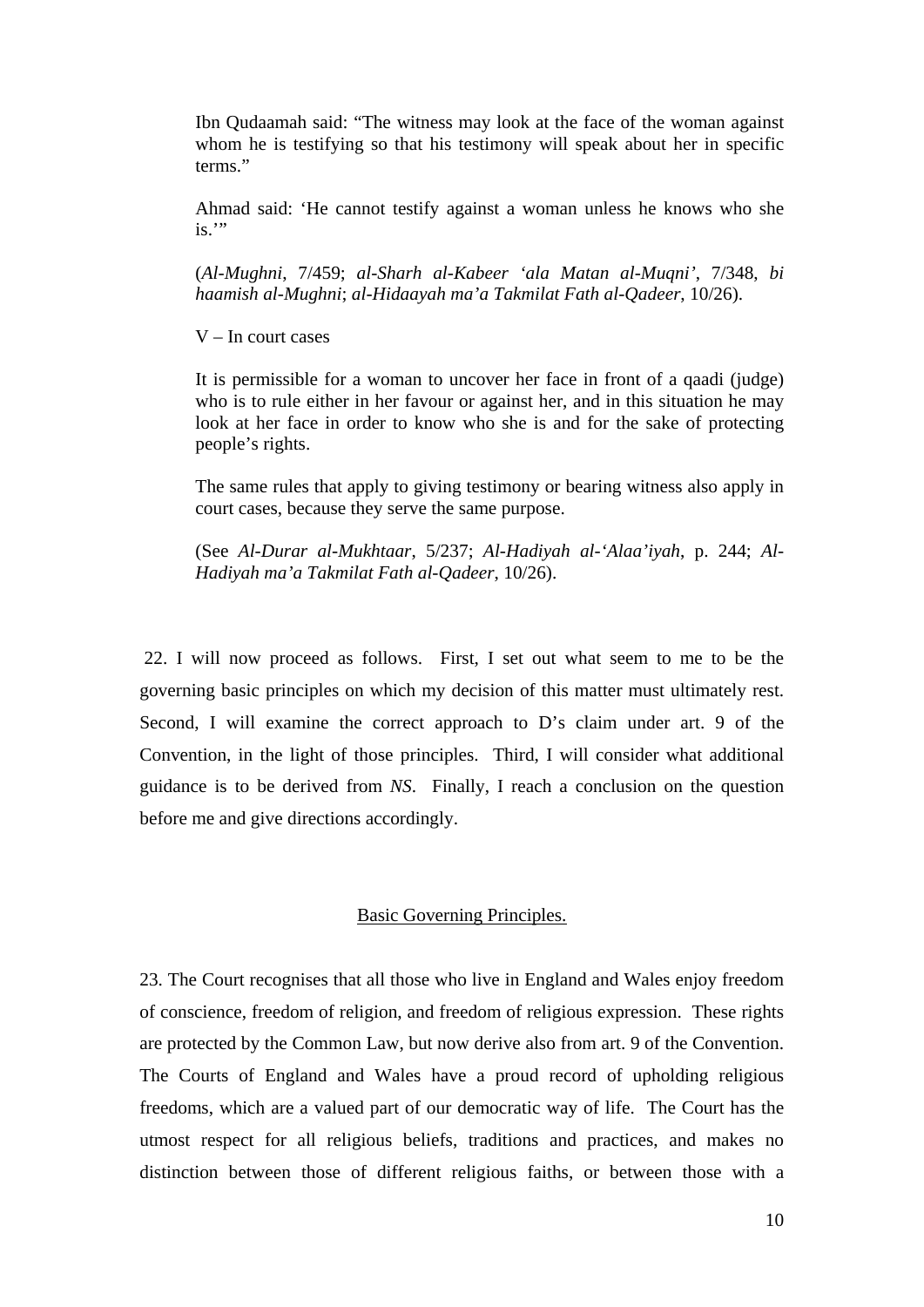religious faith and those with no religious faith. The law applies to all alike without distinction. The fundamental importance of these rights in a pluralistic, multi-cultural society was clearly stated by Lord Nicholls of Birkenhead in *R (Williamson) v Secretary of State for Education and Employment* [2005] UKHL 15, [2005] 2 AC 246, paras 15-19.

24. The Courts of England and Wales may address rights under the Convention directly and may enforce and protect those rights as a matter of domestic law by virtue of of the Human Rights Act 1998. The Court is a public authority for the purposes of the Act, and must not act in a manner incompatible with a Convention right.

25. The corollary of the right of conscience and freedom of religion conferred by the law of England and Wales is that those who live in the jurisdiction have an obligation to respect its institutions, including the Courts. They have an obligation to obey the law, to participate in court proceedings when compelled to do so by law, and in so doing, to respect and follow the rules and practice of the Court.

26. The Crown Court is the creature of statute. Its jurisdiction and powers have been defined by a series of statutory provisions beginning with the Courts Act 1971. It applies the law of England and Wales, supplemented by Rules of Criminal Procedure. But its detailed practice in relation to the conduct of criminal proceedings also derives from that of its predecessors, the Courts of Assize and Quarter Sessions, and is the product of centuries of development and refinement at Common Law. In my view, there are three governing principles underlying the Court's practice.

27. First, the rule of law. In essence, this means that the law of the land must be the basis of all decisions taken by the Court, and that the law must apply equally to all those who come before the Court, regardless of ethnicity, religion, or any other personal attributes which might otherwise be the object of either prejudice or special favour. There can be no exceptions to, or derogations from, this principle.

28. Second, the principle of open justice. The primary meaning of open justice that criminal proceedings should be held in open court, in public, and be open to reporting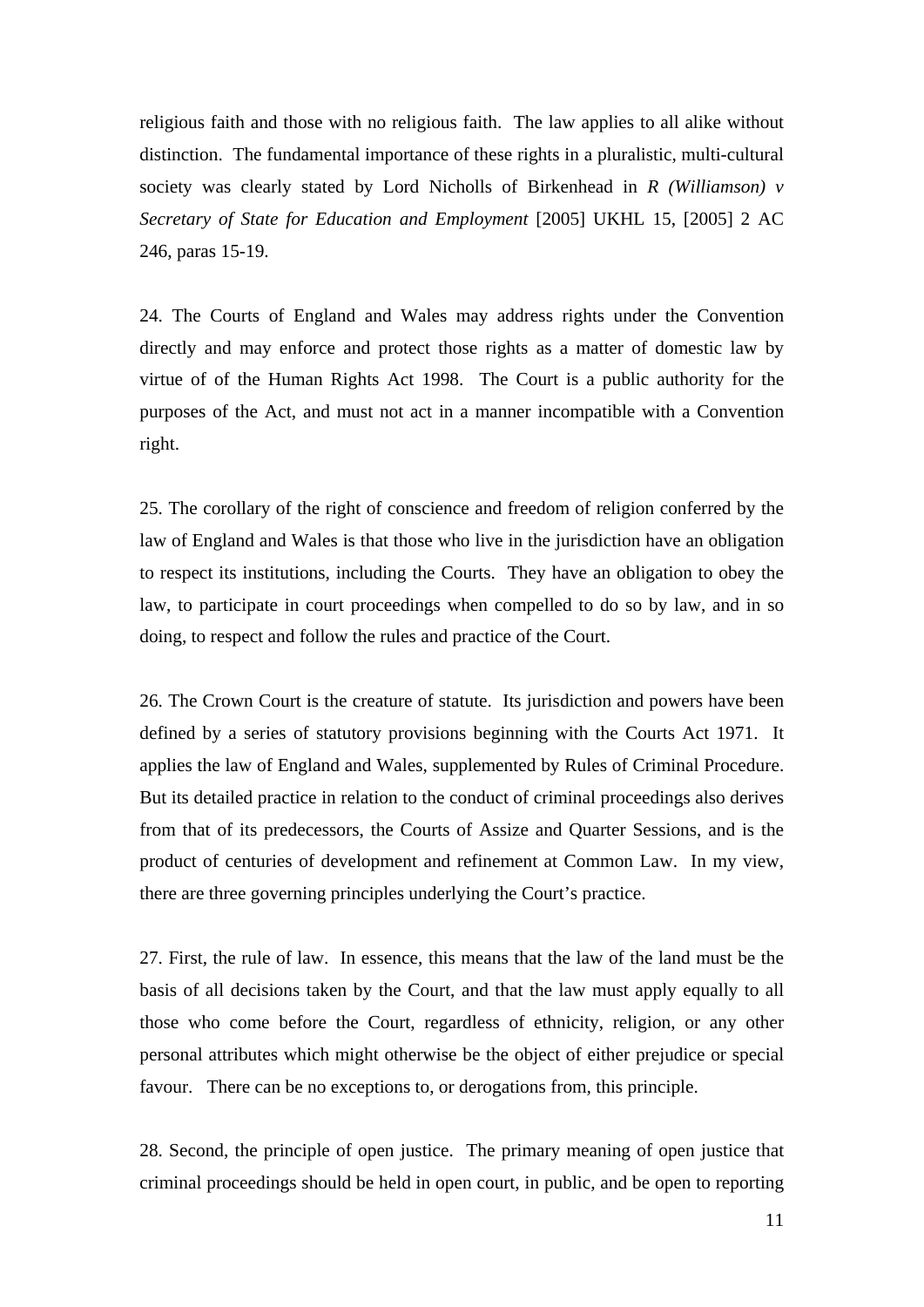by the press: see *Attorney-General v. Leveller Magazine* [1979] AC 440, 450, per Lord Diplock. Any derogation from open justice should occur only in exceptional circumstances and where the interests of justice require it. The Court cannot derogate from this principle for lesser purposes, including that of sparing the feelings of a defendant: *cf*. *Malvern Justices, ex parte Evans* [1988] QB 540.

29. Third, the principle of adversarial trial. The adversarial trial is central to the administration of criminal justice in England and Wales, and the Crown Court relies on it to conduct trials in accordance with the rule of law. This principle is based on the proposition, derived from centuries of experimentation, practice, and experience, that the truth is most likely to emerge when:

- the prosecution and defence are free to present their conflicting cases;
- to an impartial jury;
- in accordance with law and the rules of evidence and procedure;
- enforced by an impartial judge; and
- in open court in a public forum.

30. It is essential to the proper working of an adversarial trial that all involved with the trial – judge, jury, witnesses, and defendant - be able to see and identify each other at all times during the proceedings. This is partly a matter of identification. It is obviously essential for the Court to know the identity of the person who comes before it as a defendant before a plea can be taken, and the defendant brought before a jury, and perhaps convicted and sentenced. Otherwise, there is an obvious potential for the interests of justice to be compromised. But the principle is much wider than that. If a fair trial is to take place, the jury (and for some limited purposes, the judge) must be able to assess the credibility of the witnesses - to judge how they react to being questioned, particularly, though by no means exclusively, during cross-examination. If the defendant gives evidence, this observation applies equally to her evidence. Moreover, juries very properly rely on their observation of the defendant, not only when she gives evidence (if she does so) but throughout the trial as all the evidence is given. Adversarial trials have always depended in part on these conditions being present in the courtroom.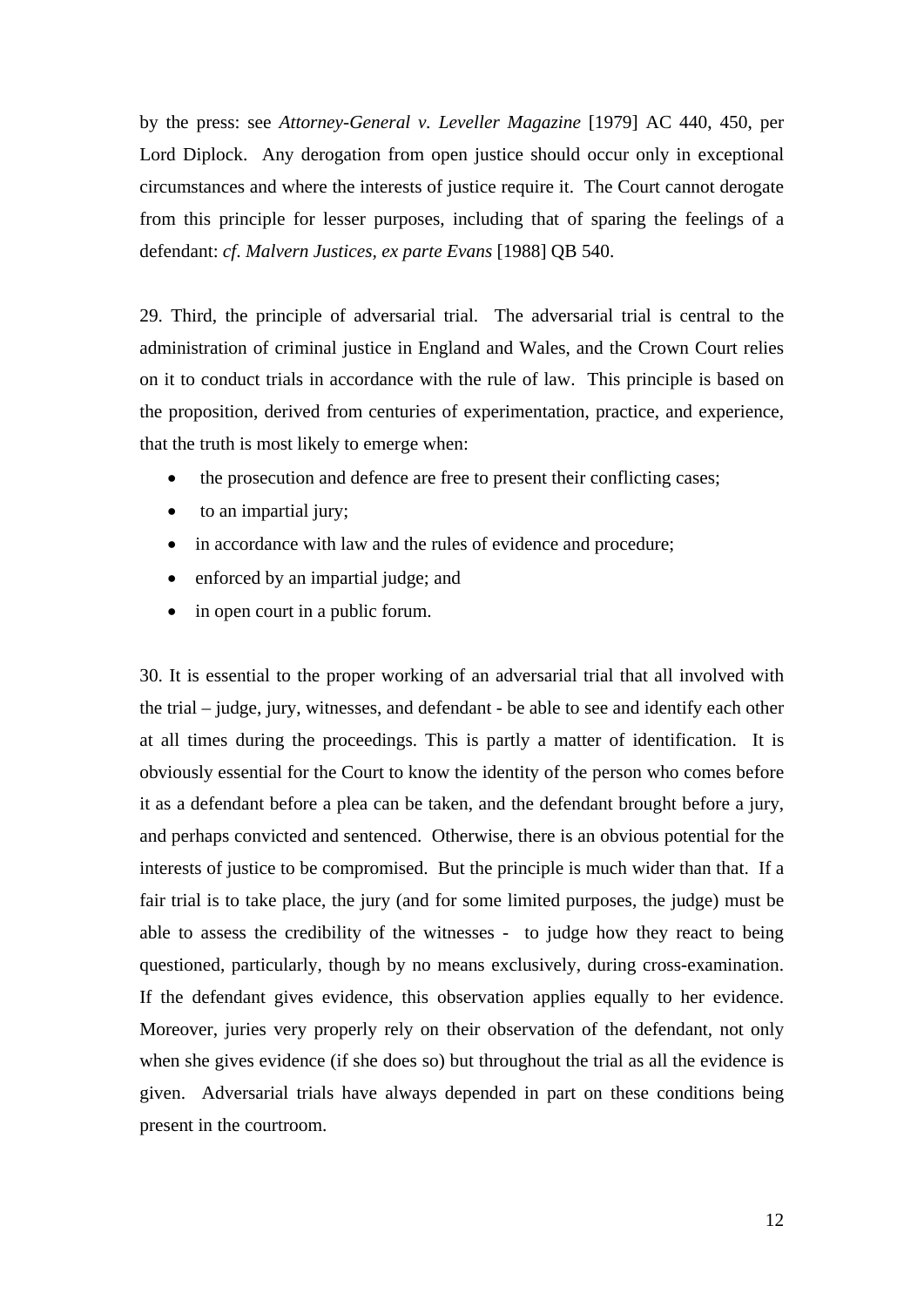31. In the case of *SL v. MJ*, to which Ms. Wilkinson referred me, Macur J, sitting without a jury, allowed a female Muslim witness to give evidence, having lifted her veil on condition that she was shielded from male counsel but could be seen by the (female) judge. I make no comment on that decision, but I take note that Macur J said: 'the ability to observe a witness' demeanour and deportment during the giving of evidence is important and, in my view, essential to assess accuracy and credibility'. I respectfully associate myself with that observation because it comports with the long experience of judges and counsel in adversarial proceedings in England and Wales.

32. McLachlin CJ, writing for majority of the Supreme Court of Canada in *NS*, said:

[25] Covering a witness's face may also impede credibility assessment by the trier of fact, be it judge or jury. It is a settled axiom of appellate review that deference should be shown to the trier of fact on issues of credibility because trial judges (and juries) have the "overwhelming advantage" of seeing and hearing the witness — an advantage that a written transcript cannot replicate: *Housen v. Nikolaisen*, 2002 SCC 33, [2002] 2 S.C.R. 235, at para. 24; see also *White v. The King*, [1947] S.C.R. 268, at p. 272; *R. v. W. (R.)*, [1992] 2 S.C.R. 122, at p. 131. This advantage is described as stemming from the ability to assess the demeanour of the witness, that is, to *see* how the witness gives her evidence and responds to crossexamination.

[26] Changes in a witness's demeanour can be highly instructive; in *Police v. Razamjoo*, [2005] D.C.R. 408, a New Zealand judge asked to decide whether witnesses could testify wearing burkas commented:

". . . there are types of situations . . . in which the demeanour of a witness undergoes a quite dramatic change in the course of his evidence. The look which says "I hoped not to be asked that question", sometimes even a look of downright hatred at counsel by a witness who obviously senses he is getting trapped, can be expressive. So too can abrupt changes in mode of speaking, facial expression or body language. The witness who moves from expressing himself calmly to an excited gabble; the witness who from speaking clearly with good eye contact becomes hesitant and starts looking at his feet; the witness who at a particular point becomes flustered and sweaty, all provide examples of circumstances which, despite cultural and language barriers, convey, at least in part by his facial expression, a message touching credibility." [para. 78]

[27] On the record before us, I conclude that there is a strong connection between the ability to see the face of a witness and a fair trial. Being able to see the face of a witness is not the only — or indeed perhaps the most important — factor in cross-examination or accurate credibility assessment. But its importance is too deeply rooted in our criminal justice system to be set aside absent compelling evidence. [id. at [27].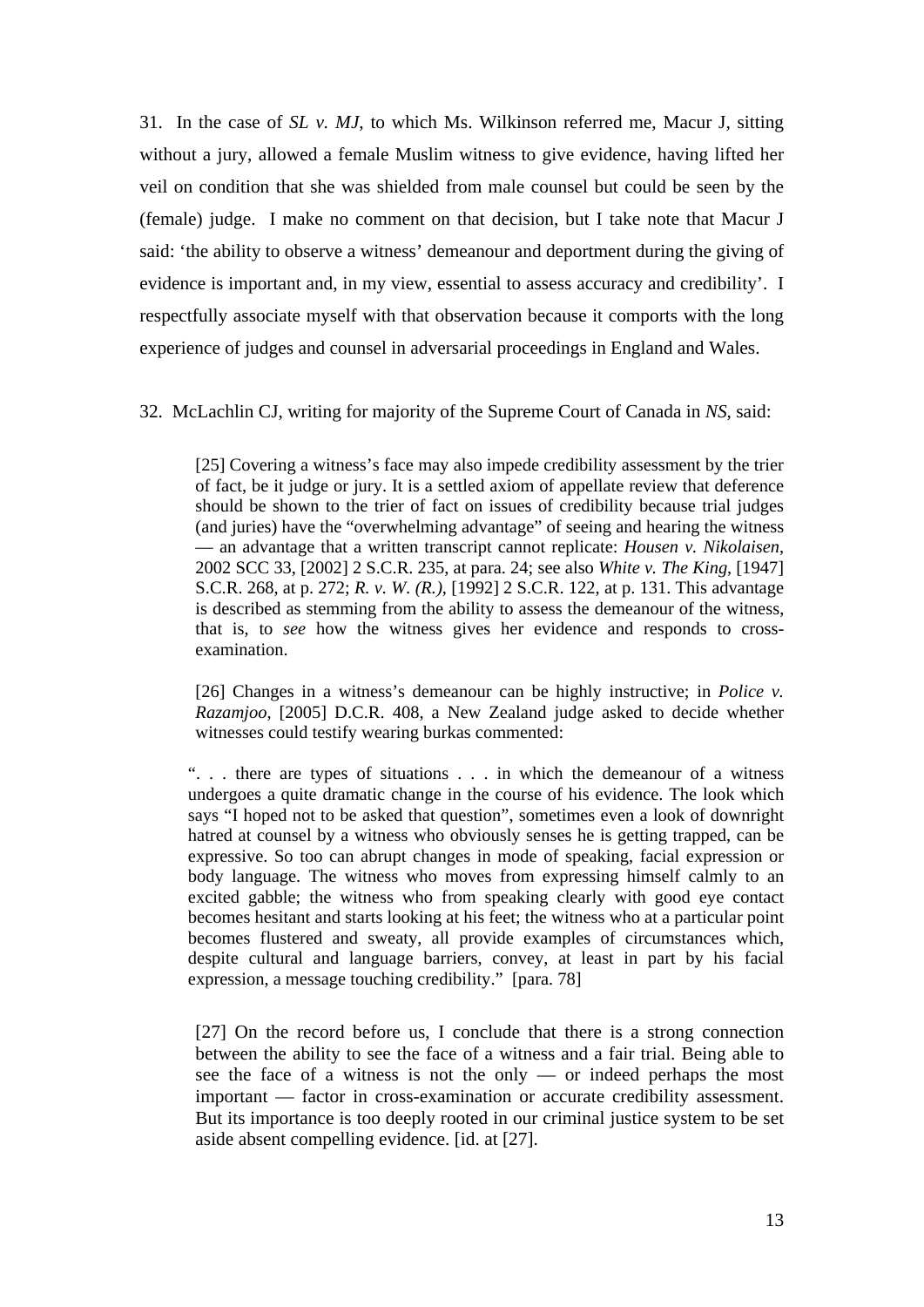33. These long-established propositions are recognised, not only at Common Law, but more widely in States bound by of the fair trial provisions of art. 6 of the Convention. In *van Mechelen v. The Netherlands* (1997) 25 EHRR 647, the ECHR held the defendant's right to a fair trial was infringed where anonymous police witnesses gave evidence against the defendant in circumstances such that, not only did the defendant know their identities, but he was unable to observe their demeanour under direct questioning, and thus judge their reliability. This, also, was a case about witnesses, not defendants, but the principle applies readily to defendants also. As I noted earlier, it appears (though I make no finding of fact on this point) that at least some courts which apply Muslim law take the same view about the face being uncovered while a woman gives evidence, and indeed, while evidence is given against a woman.

34. Both Ms. Meek and Professor Edwards argue that the value of seeing a witness in the process of evaluating her evidence can be overstated; the dissenting judgment of Abella J in *NS* adverts to this proposition; and it must be weighed in the balance. I recognise that there is a school of thought to that effect, and I do not mean to suggest that other factors, including the substance of the evidence itself, are not also of great importance. Moreover, there may, of course, be cases in which the evidence given is formal or unchallenged. But I am satisfied that the ability of the jury to see and observe a witness remains of cardinal importance in almost all cases in the context of the adversarial trial. Otherwise, the witness is effectively immunised against crossexamination, which is incompatible with an adversarial trial. Ms. Wilkinson, on behalf of the Crown, supports this view in principle, though she does not accept that the Court should go beyond advising a defendant about the possible consequences of not being seen, and giving the jury an appropriate direction.

35. While the law permits no derogations from the principle of the rule of law, it does permit derogations from the principles of open justice and the adversarial trial process in limited circumstances. Witnesses are not always present in the courtroom. Unchallenged evidence may be given by way of the reading of witness statements, pursuant to s.9 of the Criminal Justice Act 1967, or may be presented by way of formal admission pursuant to s.10 of the same Act. Hearsay evidence may be given, enabling the jury to consider evidence of witnesses who do not appear before the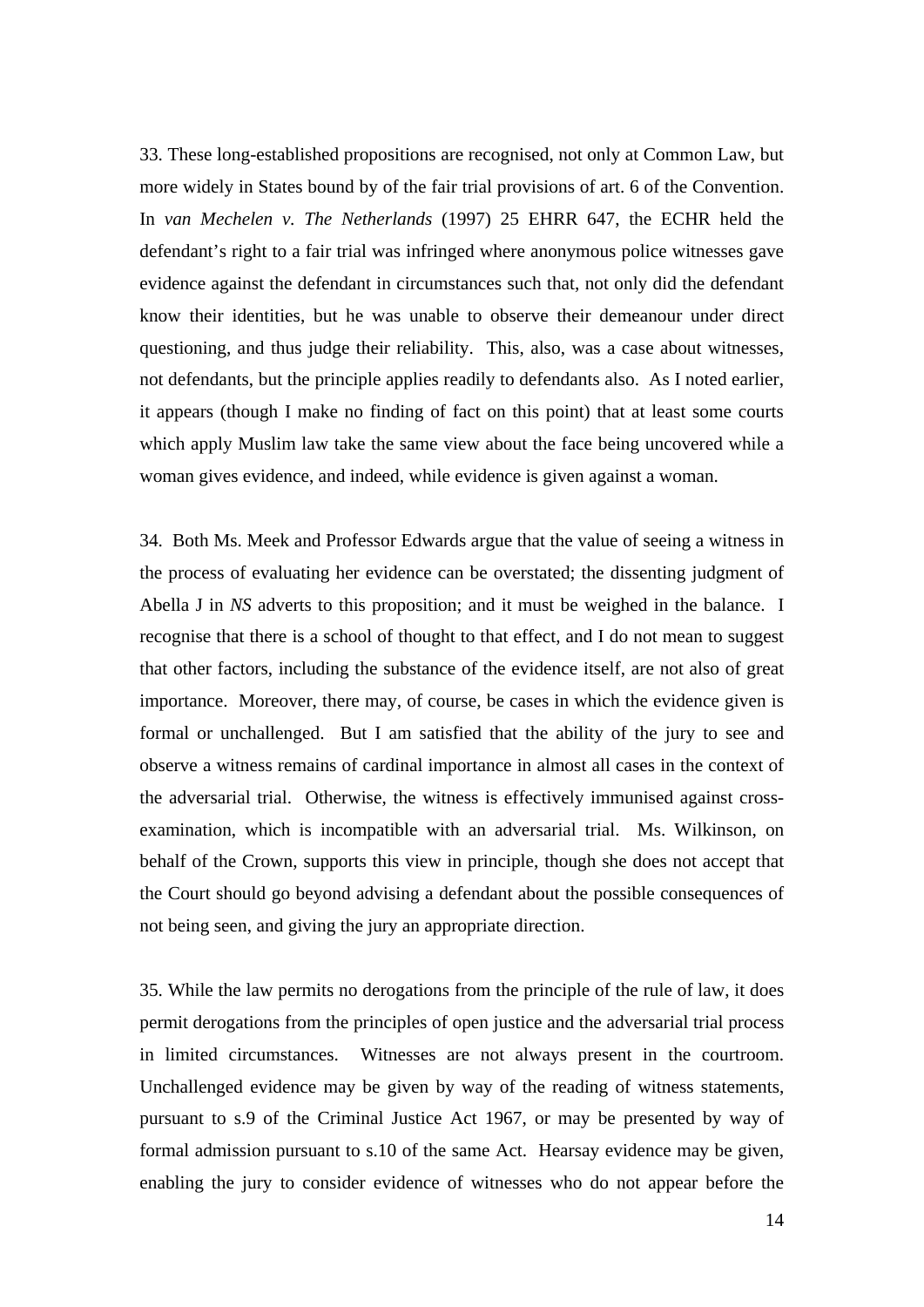Court, in accordance with a specific statutory scheme: see Criminal Justice Act 2003, s.114 *et seq*. Witnesses may give evidence with the benefit of special measures: see Youth Justice and Criminal Evidence Act 1999, Part II, Chapter 1. Evidence by way of ABE interviews and live link remove the witness from the courtroom itself. Witnesses may be permitted to give evidence from behind a screen, which prevents the defendant and the public from seeing them, while allowing the judge, jury and counsel to do so. Some witnesses are permitted to give evidence anonymously: see Criminal Evidence (Witness Anonymity) Act 2008. There are provisions restricting publication of the identities of children and complainants in sexual cases: Children and Young Persons Act 1933, s.39; Sexual Offences (Amendment) Act 1992, s.1. Information may be withheld if it attracts public interest immunity, and hearings may be held in chambers to determine the extent to which disclosure of such materials must be made: see *H* [2004] 2 AC 134. But in all these cases, there is a reason for permitting such an exceptional course; that course is based on specific statutory provisions and linked to the fair and proper administration of justice.

## The Right of Manifestation of Religion and Belief: art. 9 of the Convention

36. The question, therefore, is whether D's right to manifest her religion or belief under art. 9 of the Convention entitles her to wear the niqaab during proceedings in the Crown Court in which she is a defendant; and whether this right overrides, or must be balanced against the public interest in the Courts conducting criminal proceedings in accordance with the rule of law, open justice, and the adversarial trial process; and if so, what the result of that balancing process should be. Both counsel broadly agree that this is the question I must address.

37. Article 9 provides:

- 1. Everyone has the right to freedom of thought, conscience and religion; this right includes freedom to change his religion or belief, and freedom, either alone or in community with others and in public or private, to manifest his religion or belief, in worship, teaching, practice and observance.
- 2. Freedom to manifest one's religion or beliefs shall be subject only to such limitations as are prescribed by law and are necessary in a democratic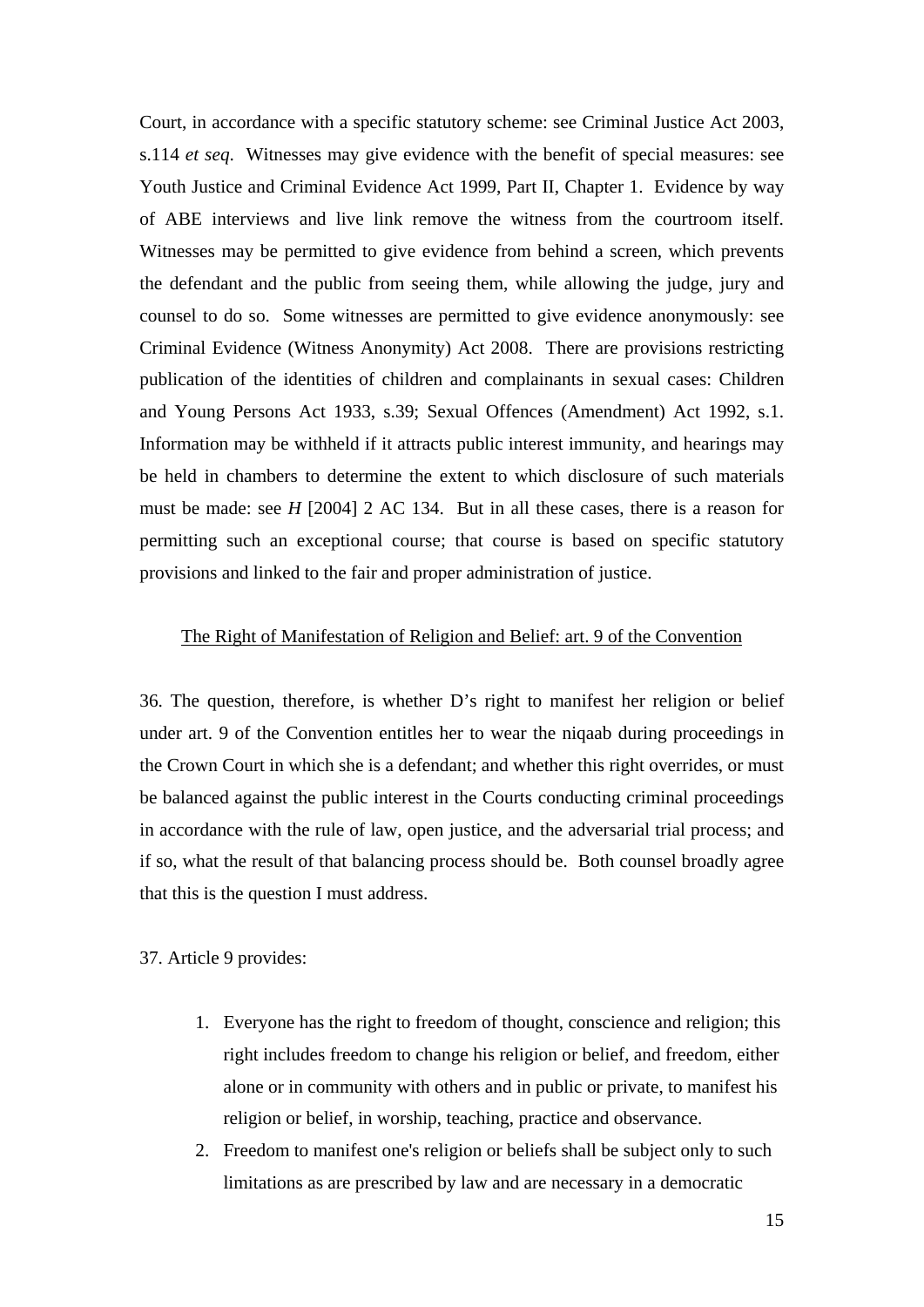38. Art. 9 contains two distinct rights, which are different in character. The first is the right to freedom of thought, conscience, and religion, which is absolute. This seems to me to be the equivalent of the right to freedom of religion guaranteed by s.2(a) of the Canadian Charter, which was in issue in *NS*.

39. But the second, the right to manifest religion or belief, is a qualified right, which by virtue of art. 9(2) may be balanced against the public interest in public safety, public order, health or morals, or the protection of the rights and freedoms of others: as long as any limitation is prescribed by law, necessary in a democratic society, and proportionate. The protection of the rights and freedoms of others include, in my judgment, the rights and freedoms of persons who come before the court as complainants, witnesses and jurors; and of the public insofar as the public has an interest in the fair administration of criminal justice by the Crown Court. In *Refah Partisi (The Welfare Party) v. Turkey* (2003) 37 EHRR 1, [92] the Grand Chamber of the European Court of Human Rights ('ECHR') said:

The Court's established case law confirms this function of the State [to ensure tolerance between religious groups]. It was held that in a democratic society the State may limit the freedom to manifest a religion, for example by wearing an Islamic headscarf, if the exercise of that freedom clashes with the aim of protecting the rights and freedoms of others, public order and public safety …

While freedom of religion is in the first place a matter of individual conscience, it also implies a freedom to manifest one's religion alone and in private or in community with others, in public and within the circle of those whose faith one shares. Article 9 lists a number of forms and manifestations which manifestation of a religious belief may take, namely worship, teaching, practice and observance. Nevertheless, it does not protect every act motivated or influenced by a religion or belief …The obligation for a teacher to observe normal working hours which, he asserts, clash with his attendance at prayers, may be compatible with the freedom of religion … as may be the obligation requiring a motorcyclist to wear a crash helmet, which in his view is incompatible with his religious duties.

40. Following this general principle, the ECHR has upheld necessary and proportionate restrictions on the manifestation of religion or belief in connection with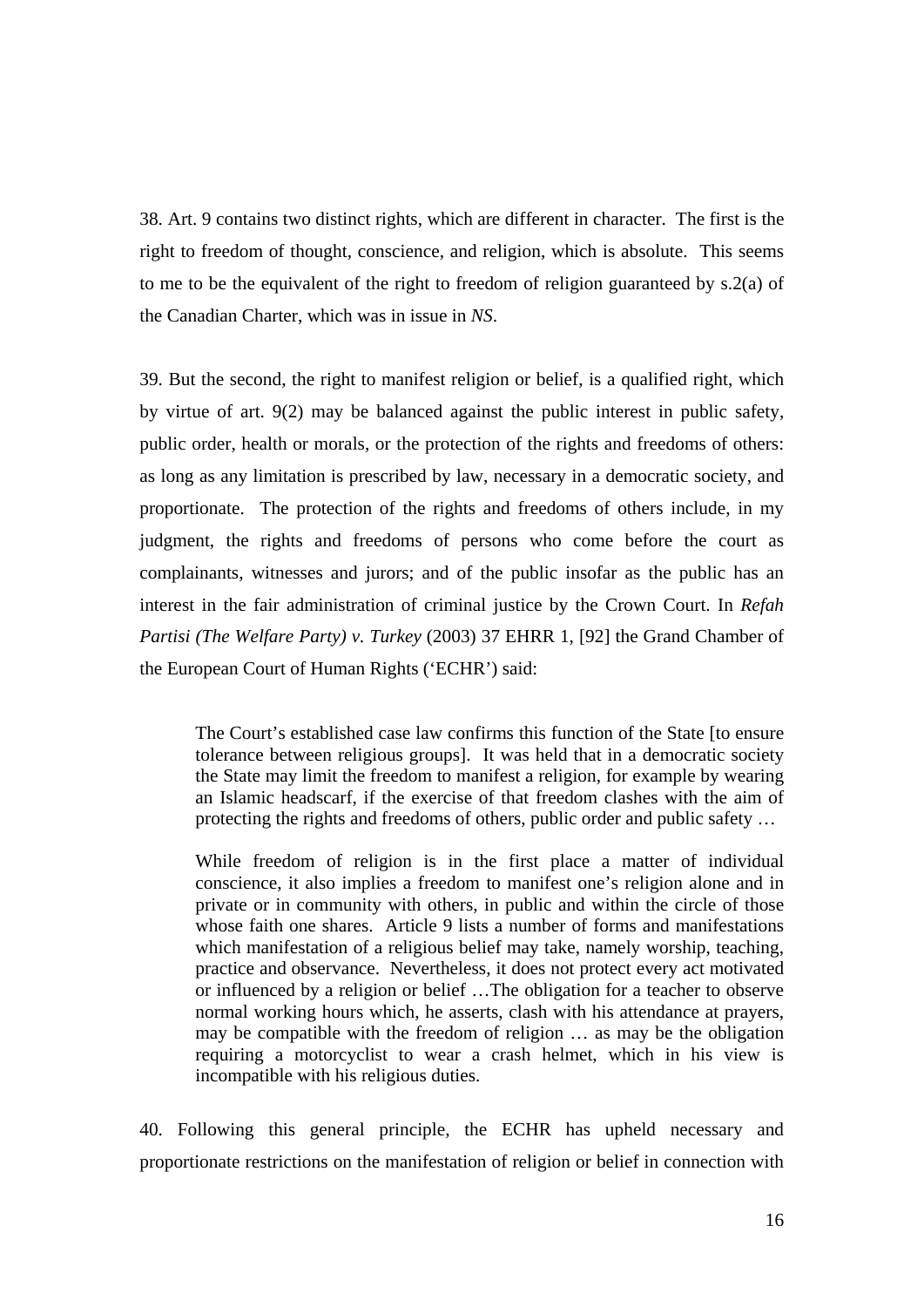an employee's obligations in the workplace: *Kosteski v. Former Yugoslav Republic of Macedonia* (2007) 45 EHRR 712 (no breach of art. 9 involved in employer fining employee for unauthorised taking time off work to attend prayers); in the context of education: *Dahlab v. Switzerland* (App. 42393/98) Decision of 15 February 2001, ECHR 2001-V (proper to order teacher not to wear Islamic headscarf while teaching, to protect religious neutrality in schools); and *Leyla Şahin v. Turkey* (2007) 44 EHRR 99 (proper to forbid wearing Islamic Headscarf in University to protect principle of secularism in higher education); the armed forces: *Kalaç v. Turkey* (1999) 27 EHRR 552 (officer's expression of religious views lawfully restrained to support government policy of secularism in the armed forces); and the professional sphere: *Pichon and Sajous v. France* (App. 49853/99, Decision of 2 October 2001, ECHR-2001-X (no violation in prosecuting pharmacists for refusing to honour legal obligation to supply contraceptives).

41. I have been unable to detect any difference of principle between the decisions of the ECHR and those of the courts of England and Wales with respect to the right of manifestation of religion. In *R v. Headteacher and Governors of Denbigh High School* [2006] UKHL 15, the House of Lords held that no violation occurred when a Muslim schoolgirl was required to wear a form of school uniform which had been approved for girls of all religions after extensive consultation within the community. The girl, or her guardian, could have chosen another school where the uniform was not required, and there were important interests in promoting equality and preventing discrimination which supported the adoption of the uniform. Lord Hoffman said (at [63]):

In applying the Convention rights which have been reproduced as part of domestic law by the Human Rights Act 1998, the concept of the margin of appreciation has, as such, no application. It is for the courts of the United Kingdom to decide how the area of judgment allowed by that margin should be distributed between the legislative, executive and judicial branches of government. As Lord Hope of Craighead said in *R v Director of Public Prosecutions, Ex p Kebilene* [\[2000\] 2 AC 326,](http://www.bailii.org/cgi-bin/redirect.cgi?path=/uk/cases/UKHL/1999/43.html) 380-381:

The doctrine of the 'margin of appreciation' is a familiar part of the jurisprudence of the European Court of Human Rights. The European Court has acknowledged that, by reason of their direct and continuous contact with the vital forces of their countries, the national authorities are in principle better placed to evaluate local needs and conditions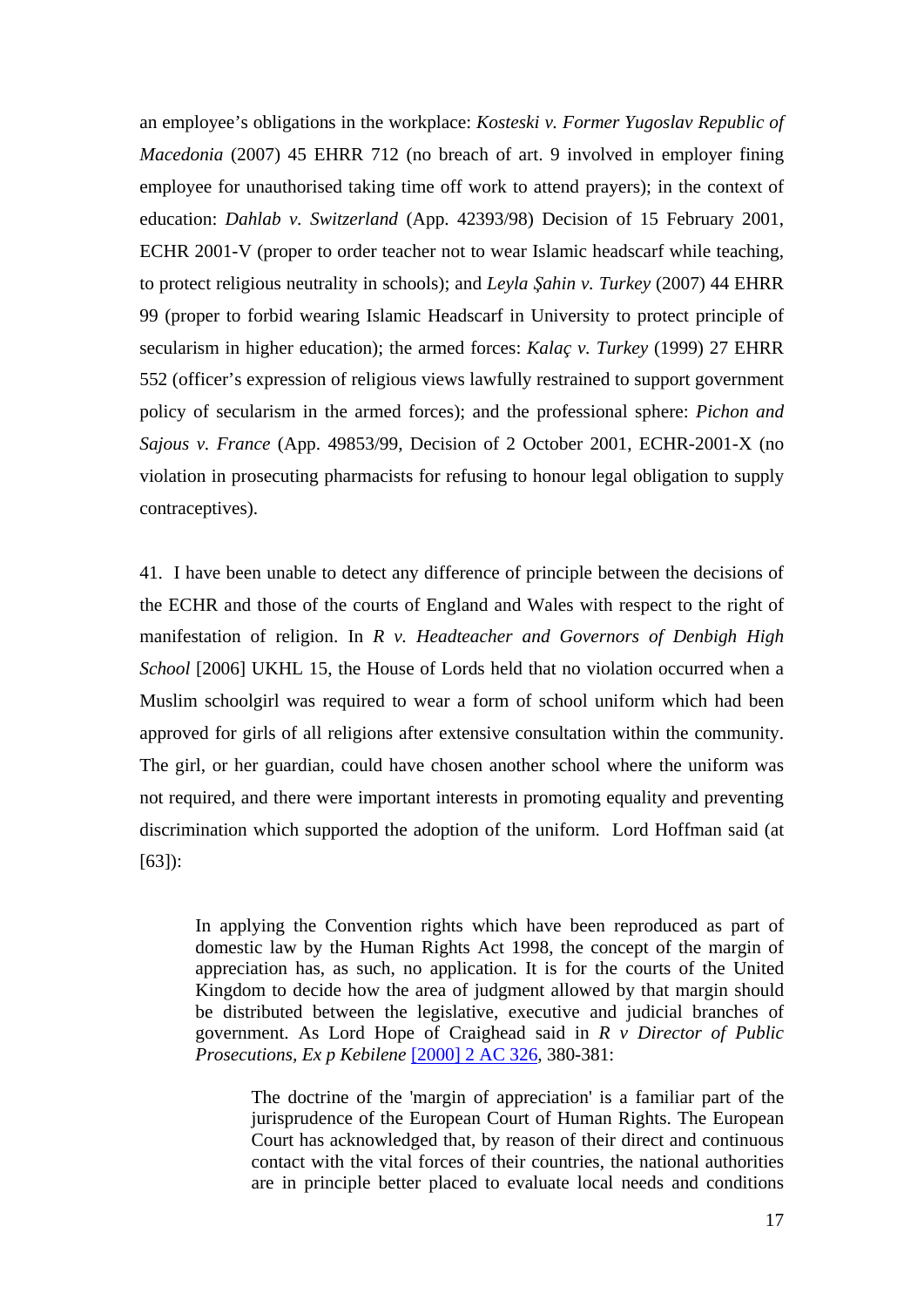than an international court… This technique is not available to the national courts when they are considering Convention issues arising within their own countries. But in the hands of the national courts also the Convention should be seen as an expression of fundamental principles rather than as a set of mere rules. The questions which the courts will have to decide in the application of these principles will involve questions of balance between competing interests and issues of proportionality.

42. Several cases arising in the UK were decided by the ECHR in *Eweida and Others v. UK* (2013) 57 EHRR 37. In the *Eweida* case, the applicant, a Christian, was dismissed by British Airways (BA) for wearing a small silver cross in such a way as to be visible to members of the public with whom she dealt on behalf of her employer, in contravention of the employer's dress code for employees, and after she had been repeatedly admonished about it. The Court of Appeal ([2010] EWCA Civ 80) upheld the employment tribunal and found in BA's favour on the ground that: as the regulation was applicable to those of all religious faiths alike; and as the applicant had no religious obligation to wear the cross, the restriction did not violate the applicant's rights under art. 9. But the ECHR held that the Court had given undue emphasis to BA's commercial interests – there was no evidence of any harm done to BA's brand or image - and had not sufficiently balanced and protected the applicant's right to manifest her religion or belief under art. 9.

43. But in another case heard at the same time, the ECHR came to a different conclusion on similar facts. In *Chaplin v. Royal Devon and Exeter Hospital NHS Foundation Trust* ([2010] ET 1702886/2009) it was held proper to restrict a nursing sister from wearing a cross over her uniform on safety grounds, namely that it was liable to seized by a patient during her nursing duties. In other cases heard at the same time, the EHCR also dismissed applications based on the applicant's refusal, on religious grounds, to conduct civil partnership ceremonies as a registrar (*London Borough of Islington v. Ladele*); and the applicant's refusal as a psychological counselor to offer counseling to same-sex couples (*McFarlane v. Relate Avon Ltd*  [2009] UKEAT 0106 69 3011). In these cases, the ECHR found that the UK was entitled to a margin of appreciation to uphold its laws made by a democratically elected Parliament and that no violation of art. 9 had occurred.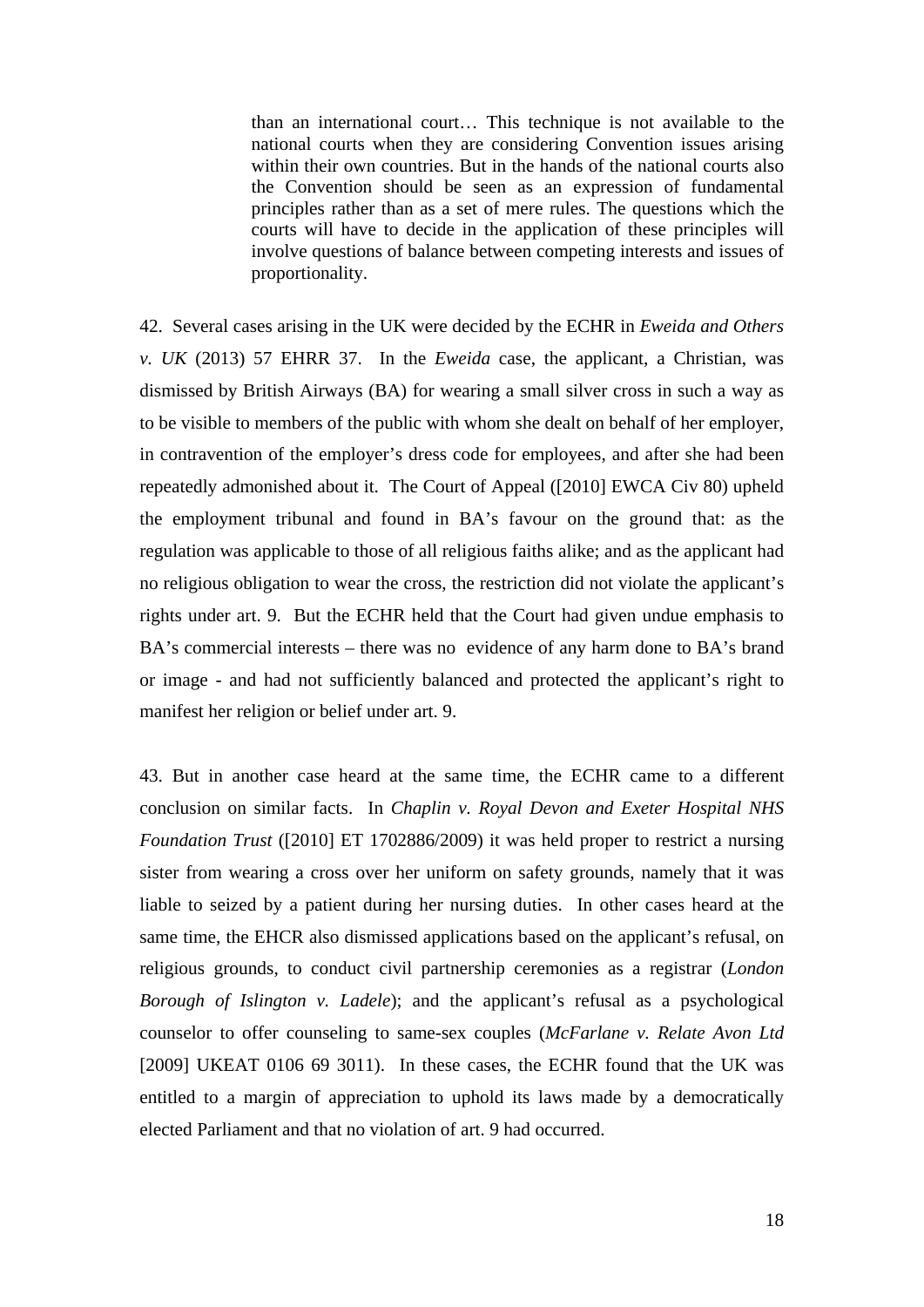44. While the decisions in these cases arose from laws made by the legislative branch of government, there is no reason to suppose that different principles are to apply to the case where a Court makes an order which affects an art. 9 right, and I proceed on that assumption. I also hold that if necessary and proportionate restrictions may be imposed on art. 9 right in the workplace, in schools, and in the armed forces, there can be no objection in principle to restrictions being placed on that right in the Courts, if the legal requirements for the restriction are present.

45. Restrictions on the qualified right of religious manifestation may not be imposed arbitrarily, but must conform to art. 9(2). They must satisfy four legal requirements, which are as follows.

46. First, the restriction must have an established basis in law. This basis may derive from common law or statute, but must be accessible to the defendant in the sense that the law has been promulgated and is available to the defendant. See *Sunday Times v. UK* (1979-1980) 2 EHRR 245 at [47]; *Silver v. UK* (1983) 5 EHRR 347. Ms. Meek rightly draws attention to the way it was put in the former case, namely: that a person 'must be able – if need be with appropriate advice – to foresee to a degree that is reasonable in the circumstances, the consequences which a given action may entail'.

47. Second, the restriction must be legitimate. A restriction is legitimate if it genuinely pursues one of the aims set out in art. 9 (2) itself, which are the protection of national security, public safety, the prevention of disorder and crime, and the protection of the rights and freedoms of others. The Court must be clear about its objective, so that it can balance it against the proposed restriction on the defendant's qualified right of manifestation of religion or belief. The fair and effective operation of the criminal courts, which act in the interests of victims of crime and the public generally, is in my view both an important vehicle for the prevention of disorder and crime, and an important vehicle for the protection of the rights and freedom of persons including the victims of crime, and the public at large. The aim must be to allow the Court to function fairly and effectively in those interests.

48. Third, the restriction must be necessary in a democratic society. The word 'necessary' is not precisely defined, but it has been held must be more than 'useful',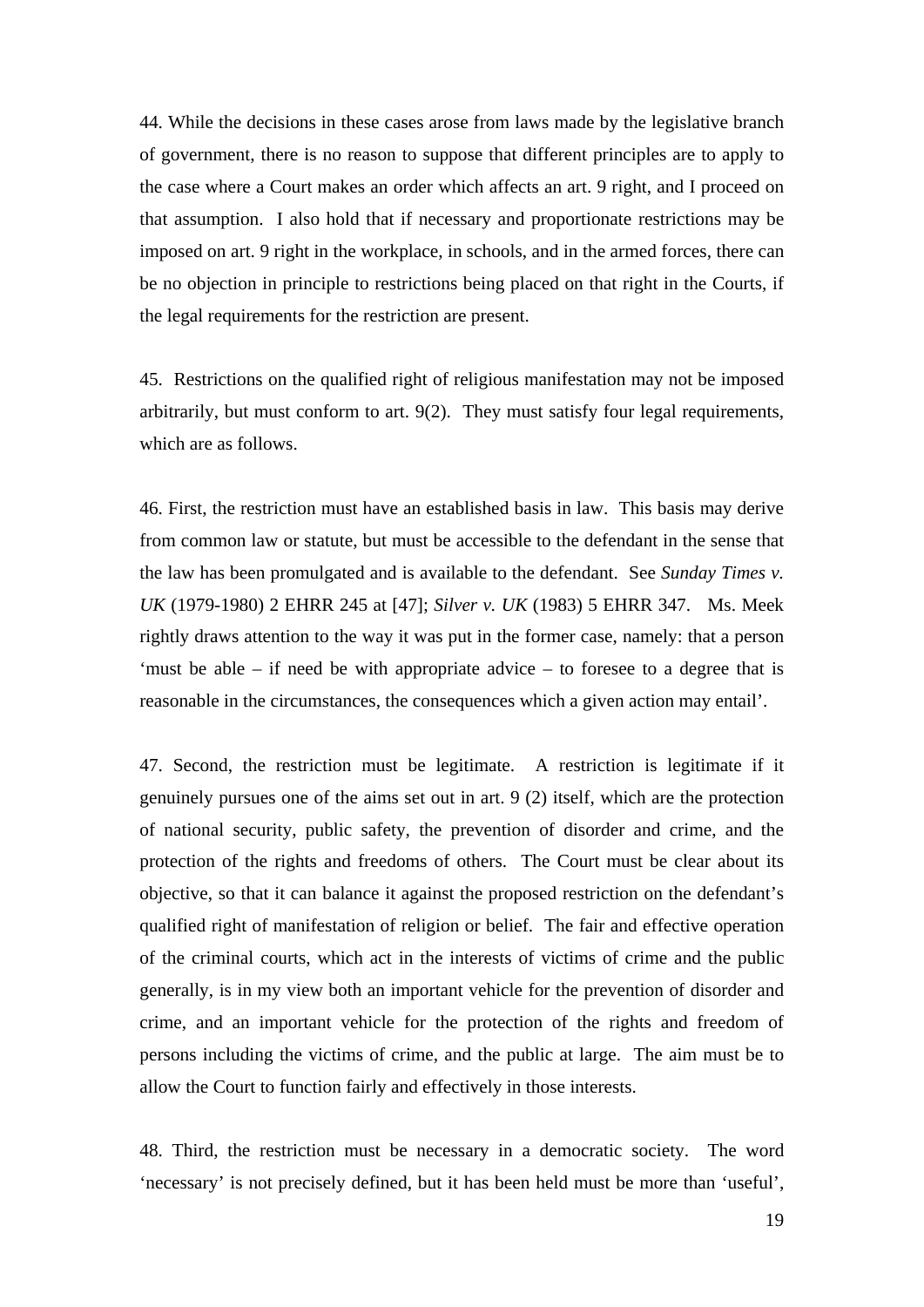'reasonable', or 'desirable'. At the same time it does not mean 'indispensable': *Handyside v. UK* (1976) 1 EHRR 737, at [48]. Similar observations can be found in the analogous case of the journalistic privilege under art.10 of the Convention, enacted in English law in the same terms by Contempt of Court Act 1981, s.10, by virtue of which disclosure of sources may be order only if 'necessary in the interests of justice …' Considering the meaning of 'necessary' in this context, the House of Lords in *Re an Inquiry under the Company Securities (Insider Dealing) Act 1985*  [1988] AC 660, held that it requires more than relevance to the case, and falls somewhere between 'indispensable' and 'useful' or 'expedient'. Lord Griffiths said that it means 'really needed' [*id*. At 704]. I confess, with respect, to finding this rather circular guidance not particularly helpful.

49. Fourth, the restriction must be proportionate in the sense that there must be a rational connection between the objective and the restriction; and the means employed are not more than is necessary to achieve the objective. The Court must consider whether there is a less restrictive, but equally effective way of achieving the objective.

50. Thus far, as far as my researches go, no court in England and Wales has considered how these principles should apply to the specific case of the defendant who wishes to wear a niqaab in the Crown Court. But the Supreme Court of Canada has considered the position of a prosecution witness, and some valuable assistance can be derived from this case.

### *R v. NS,* 2012 SCC 72, [2012] 3 S.C.R. 726 (Supreme Court of Canada)

51. In this case, NS was the complainant in a criminal case of sexual assault. NS was a Muslim, and indicated that for religious reasons she wished to testify while wearing her niqaab. The preliminary inquiry judge held a *voir dire*, concluded that NS's religious belief was 'not that strong' and ordered her to remove her niqaab. On appeal, the Court of Appeal held that if the witness's freedom of religion and the accused's fair trial interests were both engaged on the facts and could not be reconciled, the witness may be ordered to remove the niqaab, depending on the context. The Court of Appeal returned the matter to the preliminary inquiry judge. NS appealed. The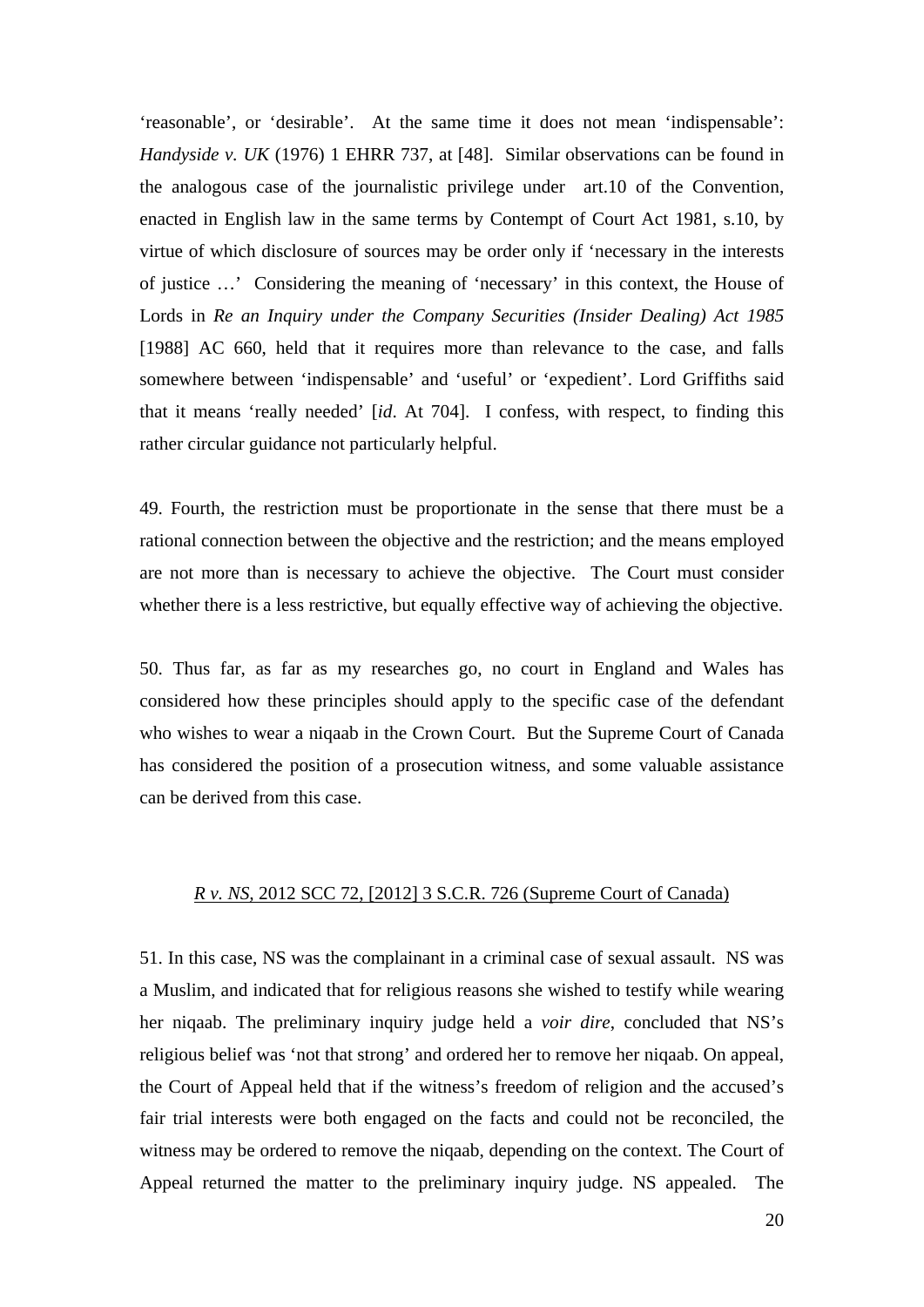majority (McLachlin C.J.,Deschamps, Fish and Cromwell JJ) allowed the appeal. The following summary of the majority view is taken from the headnote, which I find, accurately reflects the majority opinion, paragraphs  $[1] - [57]$ , written by McLachlin CJ:

The issue is when, if ever, a witness who wears a niqaab for religious reasons can be required to remove it while testifying. Two sets of *Charter* rights are potentially engaged — the witness's freedom of religion and the accused's fair trial rights, including the right to make full answer and defence. An extreme approach that would always require the witness to remove her niqaab while testifying, or one that would never do so, is untenable. The answer lies in a just and proportionate balance between freedom of religion and trial fairness, based on the particular case before the court. A witness who for sincere religious reasons wishes to wear the niqaab while testifying in a criminal proceeding will be required to remove it if (a) this is necessary to prevent a serious risk to the fairness of the trial, because reasonably available alternative measures will not prevent the risk; and (b) the salutary effects of requiring her to remove the niqaab outweigh the deleterious effects of doing so.

Applying this framework involves answering four questions. First, would requiring the witness to remove the niqaab while testifying interfere with her religious freedom? …

The second question is: would permitting the witness to wear the niqaab while testifying create a serious risk to trial fairness? There is a deeply rooted presumption in our legal system that seeing a witness's face is important to a fair trial, by enabling effective cross-examination and credibility assessment. The record before us has not shown this presumption to be unfounded or erroneous. However, whether being unable to see the witness's face threatens trial fairness in any particular case will depend on the evidence that the witness is to provide. Where evidence is uncontested, credibility assessment and cross-examination are not in issue. Therefore, being unable to see the witness's face will not impinge on trial fairness. If wearing the niqaab poses no serious risk to trial fairness, a witness who wishes to wear it for sincere religious reasons may do so.

If both freedom of religion and trial fairness are engaged on the facts, a third question must be answered: is there a way to accommodate both rights and avoid the conflict between them? The judge must consider whether there are reasonably available alternative measures that would conform to the witness's religious convictions while still preventing a serious risk to trial fairness.

If no accommodation is possible, then a fourth question must be answered: do the salutary effects of requiring the witness to remove the niqaab outweigh the deleterious effects of doing so? Deleterious effects include the harm done by limiting the witness's sincerely held religious practice. The judge should consider the importance of the religious practice to the witness, the degree of state interference with that practice, and the actual situation in the courtroom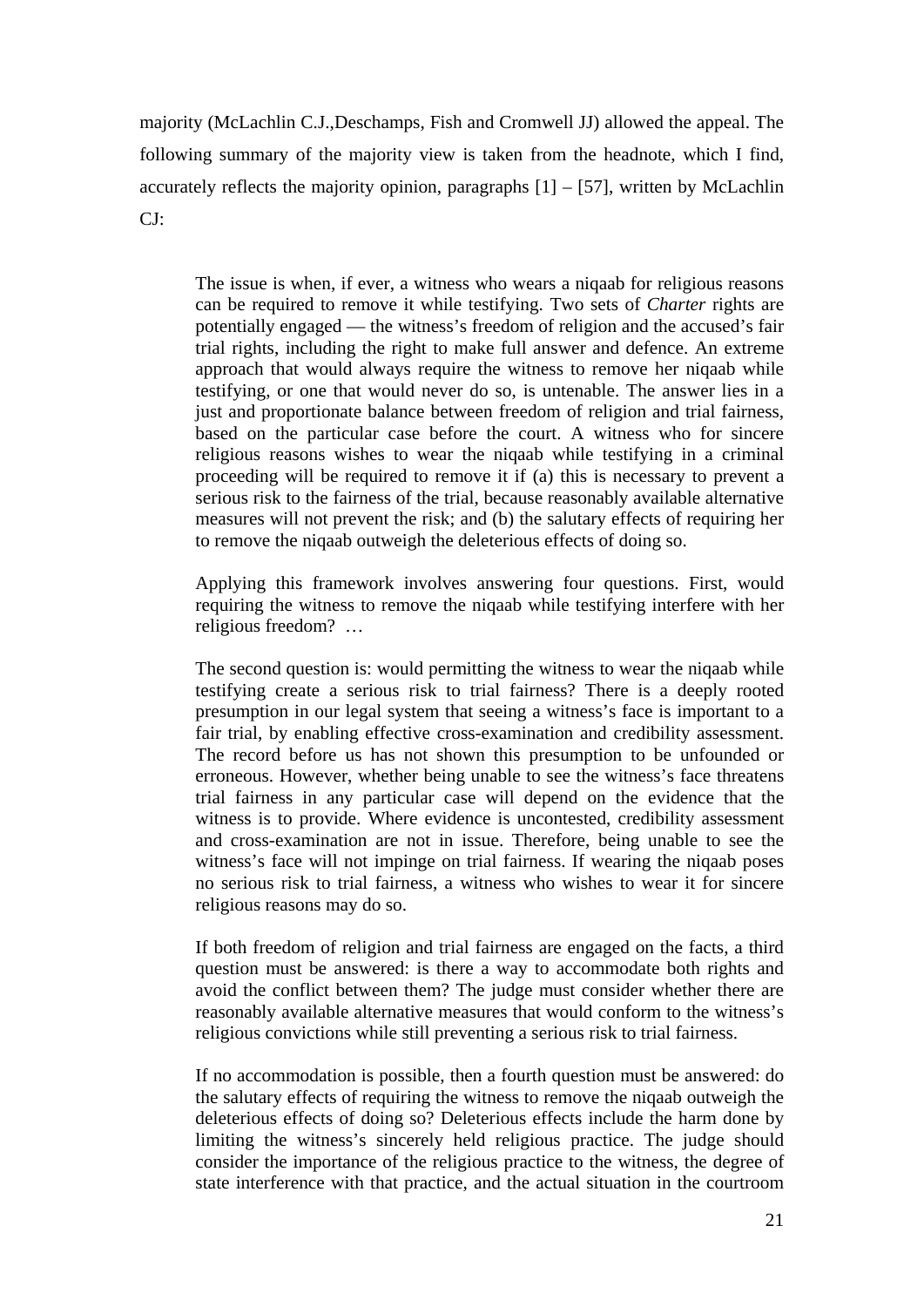— such as the people present and any measures to limit facial exposure. The judge should also consider broader societal harms, such as discouraging niqaab-wearing women from reporting offences and participating in the justice system. These deleterious effects must be weighed against the salutary effects of requiring the witness to remove the niqaab. Salutary effects include preventing harm to the fair trial interest of the accused and safeguarding the repute of the administration of justice.

52. While the approach taken by the majority is in some ways persuasive with respect to witnesses, it must be applied with caution to the case before me, for reasons I have mentioned previously but now repeat because of their importance. First, the case is that of a prosecution witness, and while a defendant may be a witness, she is before the case on a very different basis and occupies a more significant role in the trial. Second, the majority's analysis clearly treats the right to freedom of religion under s.2(a) of the Canadian Charter in a manner which corresponds to the freedom of thought, conscience and religion under art. 9(1) of the Convention. On this approach, for the purpose of balancing the right against any proposed limitation of the right, far greater weight must given to the right of freedom of religion, compared to balancing involving the right of manifestation of religion or belief under art. 9(2). Indeed, the Court seems to treat it as equivalent to the right to a fair trial. For those reasons, while the majority opinion offers valuable guidance, I do not think that it can be applied directly to the present case.

53. But in a separate concurring opinion, LeBel and Rothstein JJ [*id*. [58] – [79]] state some propositions which seem to me, not only to be correct, but to be capable of direct application to the question of whether a defendant is to be permitted to wear the niqaab during criminal proceedings. Once again, I cite from the headnote, finding that it accurately reflects the opinion.

This appeal illustrates the tension and changes caused by the rapid evolution of contemporary Canadian society and by the growing presence in Canada of new cultures, religions, traditions and social practices. This case is not purely one of conflict and reconciliation between a religious right and the protection of the right of the accused to make full answer and defence, but engages basic values of the Canadian criminal justice system. The *Charter* protects freedom of religion in express words at s. 2(*a*). But fundamental too are the rights of the accused to a fair trial, to make full answer and defence to the charges brought against him, to benefit from the constitutional presumption of innocence and to avert wrongful convictions. Since cross-examination is a necessary tool for the exercise of the right to make full answer and defence, the consequences of restrictions on that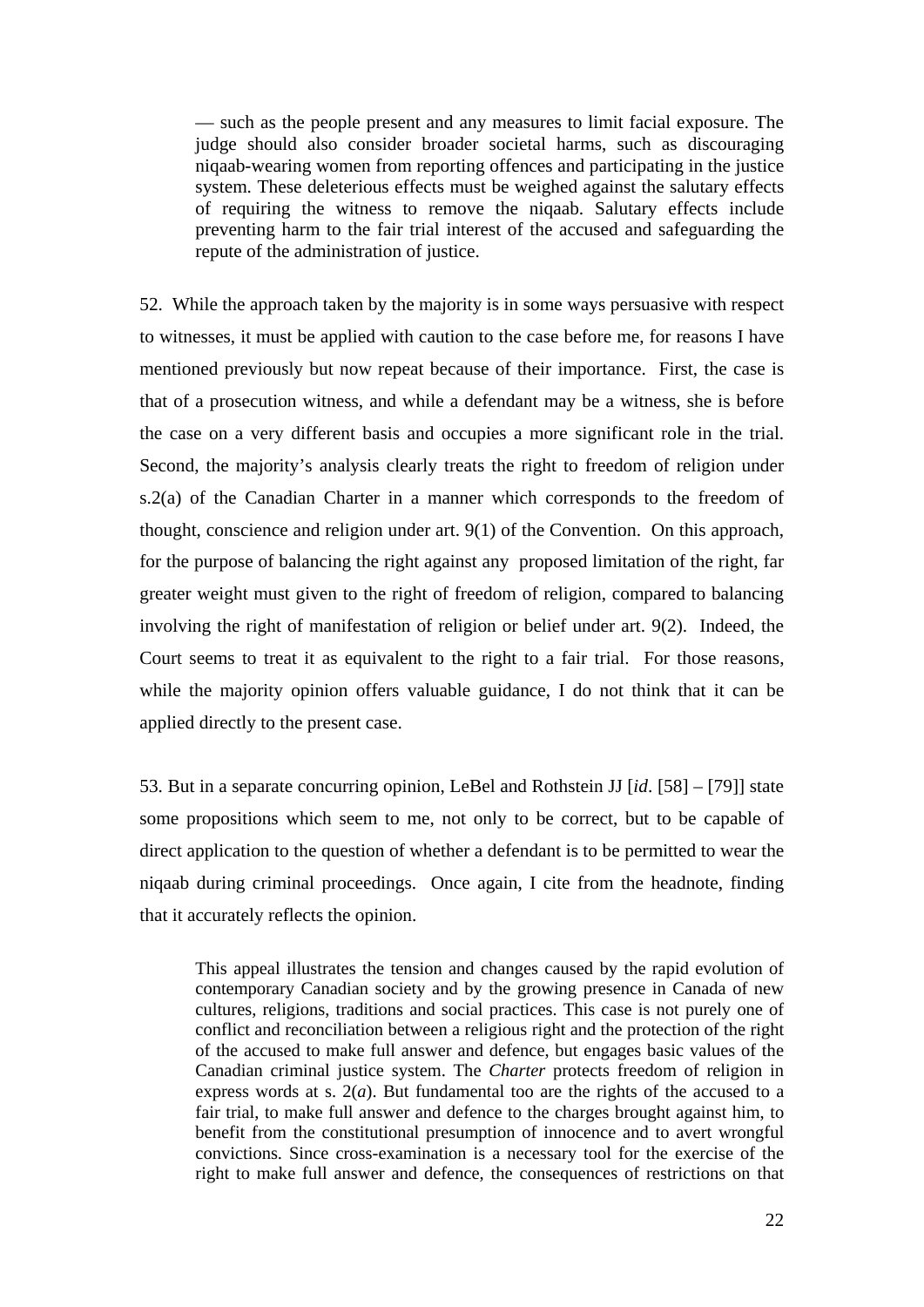right weigh more heavily on the accused, and the balancing process must work in his or her favour. A defence that is unduly and improperly constrained might impact on the determination of the guilt or innocence of the accused.

The Constitution requires an openness to new differences that appear within Canada, but also an acceptance of the principle that it remains connected with the roots of our contemporary democratic society. A system of open and independent courts is a core component of a democratic state, ruled by law and a fundamental Canadian value. From this broader constitutional perspective, the trial becomes an act of communication with the public at large. The public must be able to see how the justice system works. Wearing a niqaab in the courtroom does not facilitate acts of communication. Rather, it shields the witness from interacting fully with the parties, their counsel, the judge and the jurors. Wearing the niqaab is also incompatible with the rights of the accused, the nature of the Canadian public adversarial trials, and with the constitutional values of openness and religious neutrality in contemporary democratic, but diverse, Canada. Nor should wearing a niqaab be dependent on the nature or importance of the evidence, as this would only add a new layer of complexity to the trial process. A clear rule that niqaabs may not be worn at any stage of the criminal trial would be consistent with the principle of public openness of the trial process and would safeguard the integrity of that process as one of communication.

54. In addition, I cite the following paragraphs from the opinion.

[76] From this broader constitutional perspective, the trial becomes an act of communication with the public at large. The public must be able to see how the justice system works. The principle of openness ensures that the courts and the trial process belong to all regardless of religion, gender or origin.

[77] In the courts themselves … the trial is a process of communication. To facilitate this process, the justice system uses rules and methods that try to assist parties that struggle with handicaps to overcome them in order to gain access to justice and take part effectively in a trial. Blind or deaf litigants, and parties with limited mobility, take part in judicial proceedings. Communication may sometimes be more difficult. But the efforts to overcome these obstacles and the rules crafted to address them tend to improve the quality of the communication process. Wearing a niqaab, on the other hand, does not facilitate acts of communication. Rather, it restricts them. It removes the witness from the scope of certain elements of those acts on the basis of the assertion of a religious belief in circumstances in which the sincerity and strength of the belief are difficult to assess or even to question. The niqaab shields the witness from interacting fully with the parties, their counsel, the judge and, where applicable, the jurors.

[78] A clear rule that niqaabs may not be worn would be consistent with the principle of openness of the trial process and would safeguard the integrity of that process as one of communication. It would also be consistent with the tradition that justice is public and open to all in our democratic society. This rule should apply at all stages of the criminal trial, at the preliminary inquiry as well as at the trial itself. Indeed, evidentiary issues arise and evolve at the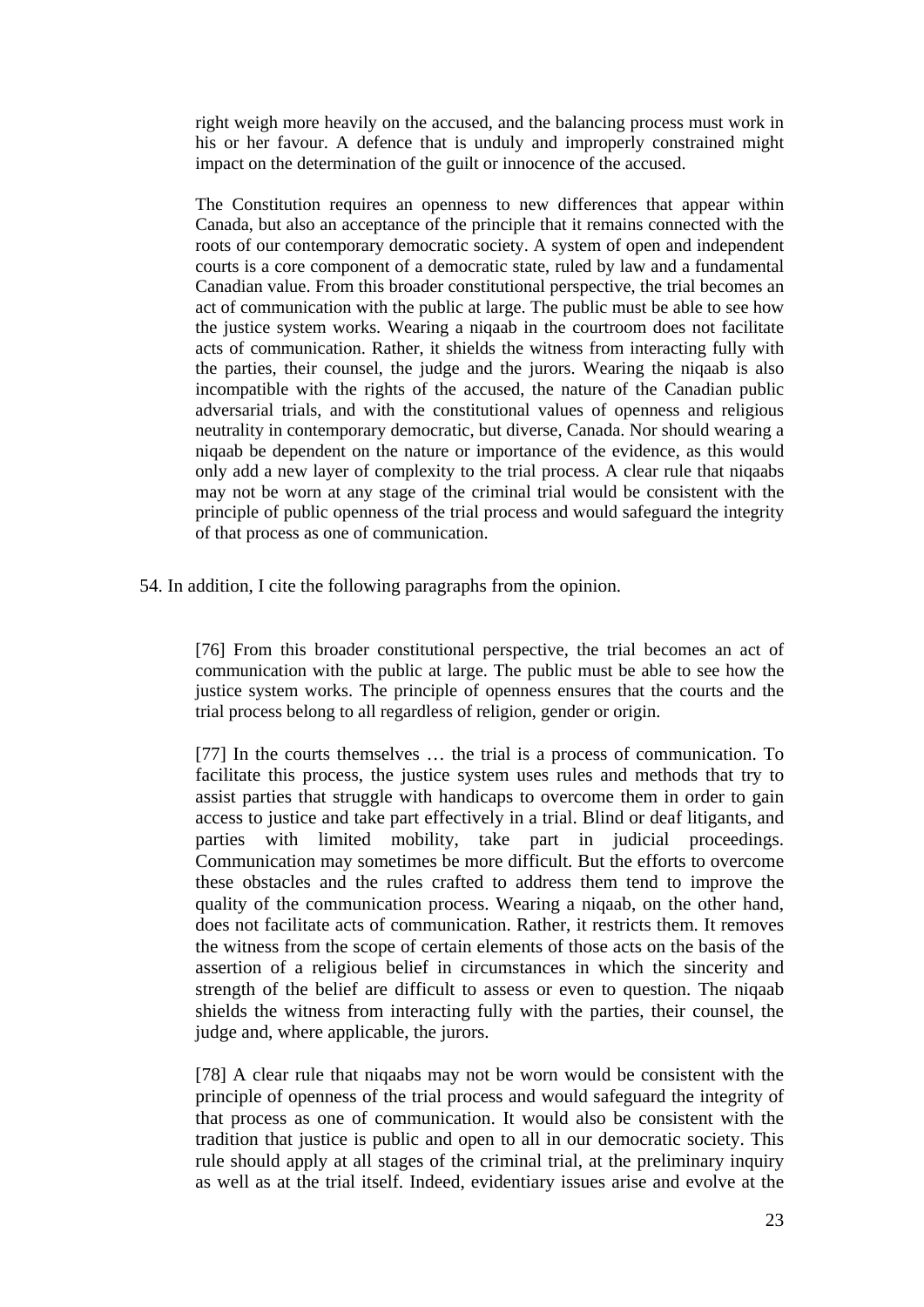different stages of the criminal process, and they affect the conduct of the communication process taking place during the trial.

55. These principles were laid down in the context of Canadian law and practice but I find them persuasive in the context of the defendant in the Crown Court in England and Wales. In my view, LeBell and Rothstein JJ have stated the underlying principles in a way which would be hard to improve on. I must now consider how those principles are to be applied to the law of England and Wales, taking into account art. 9 of the Convention.

## Analysis

56. For several centuries the criminal courts in England and Wales have relied on the process of adversarial trial in open court. That process has evolved and changed over time, and may not always have functioned as effectively or as fairly as it does today. But today, the courts rely on this process to uphold the rule of law, to provide a trial which is fair to all parties, and to allow the highest possible degree of openness and transparency. The adversarial trial as used in England and Wales has never been impugned on the ground of its fairness or its ability to uphold the rule of law in any case, either domestic or before the ECHR. Nor can anyone deny its pivotal role in the administration of justice in England and Wales.

57. It must not be forgotten that the defendant is not the only person whose rights and freedoms are engaged by criminal proceedings. There are also victims. In the present case, there is a complainant, who claims to be the victim of witness intimidation, and who is also entitled to a fair determination of his allegations. It is the task of the Court to ensure that he receives that fair determination. There are also jurors. Twelve members of the public will take an onerous oath or affirmation as jurors to faithfully try the defendant and give a true verdict according to the evidence. It is the task of the Court to provide conditions under which they can discharge that important function. There is also the public. In a democratic society, the public has a strong interest in criminal proceedings being conducted fairly and effectively in the interests of public order and the protection of the rights and freedoms of others. It is the task of the Court to ensure that the public's interest is protected.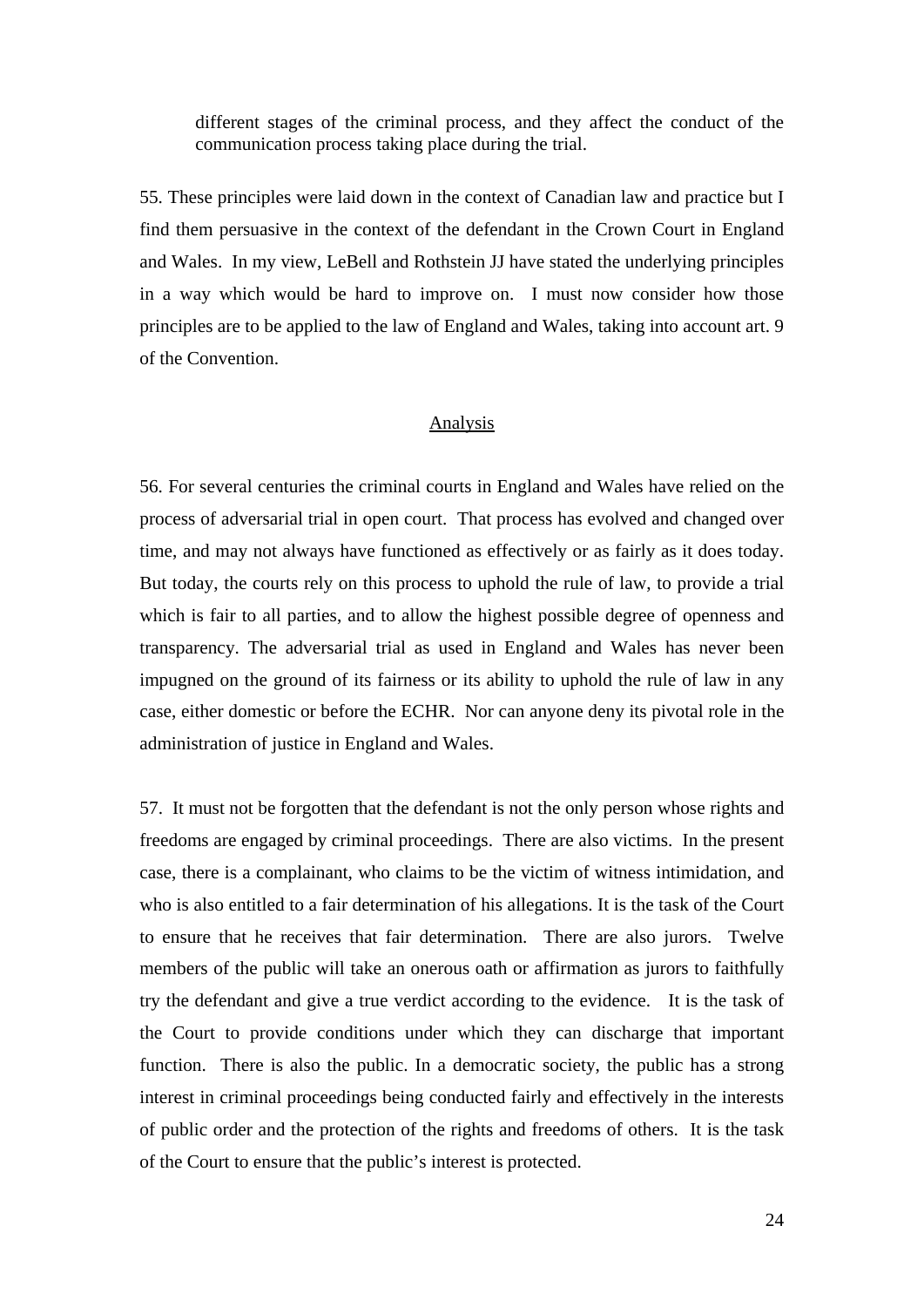58. In my judgment, the adversarial trial demands full openness and communication, and, like LeBel and Rothstein JJ, I am firmly convinced that the wearing of the niqaab necessarily hinders that openness and communication. A criminal trial in the Crown Court is, by definition, a serious matter. It has the potential to change lives – not only that of the defendant, but also that of victims, witnesses and even jurors. The rights of all participants in the trial must be considered. I accept that a rule prohibiting the wearing of the niqaab in court at any stage would cause a defendant some degree of discomfort. That is a matter which cannot be overlooked. The court may, however, be able to mitigate that sense of discomfort in some ways, for example by forbidding the making or dissemination of images of the defendant in court, a minor but justified restriction on the freedom of the press, and by using its inherent powers to permit some limited special measures.

59. On the other hand, there is the question of the comfort – and beyond comfort, the rights and freedoms - of others whose participation in the trial is essential. In my view, it is unfair to ask a witness to give evidence against a defendant whom he cannot see. It is unfair to ask a juror to pass judgment on a person whom she cannot see. It is unfair to expect that juror to try to evaluate the evidence given by a person whom she cannot see, deprived of an essential tool for doing so: namely, being able to observe the demeanour of the witness; her reaction to being questioned; her reaction to other evidence as it is given. These are not trivial or superficial invasions of the procedure of the adversarial trial. At best, they require a compromise of the quality of criminal justice delivered by the trial process. At worst, they go to its very essence, and they may render it altogether impotent to deliver a fair and just outcome. They drive a coach and horses through the way in which justice has been administered in the courts of England and Wales for centuries. I would add that, although of lesser significance in the case of a judge, it is also unfair to require a judge to sentence a person he cannot see.

60. The question of the identification of the defendant when she comes before the Court, which was the immediate catalyst for this judgment, is a microcosm of the problems which may arise from compromising the Court's procedure. The Court has to be as sure as it can be that the person who enters a plea, and who is to be tried and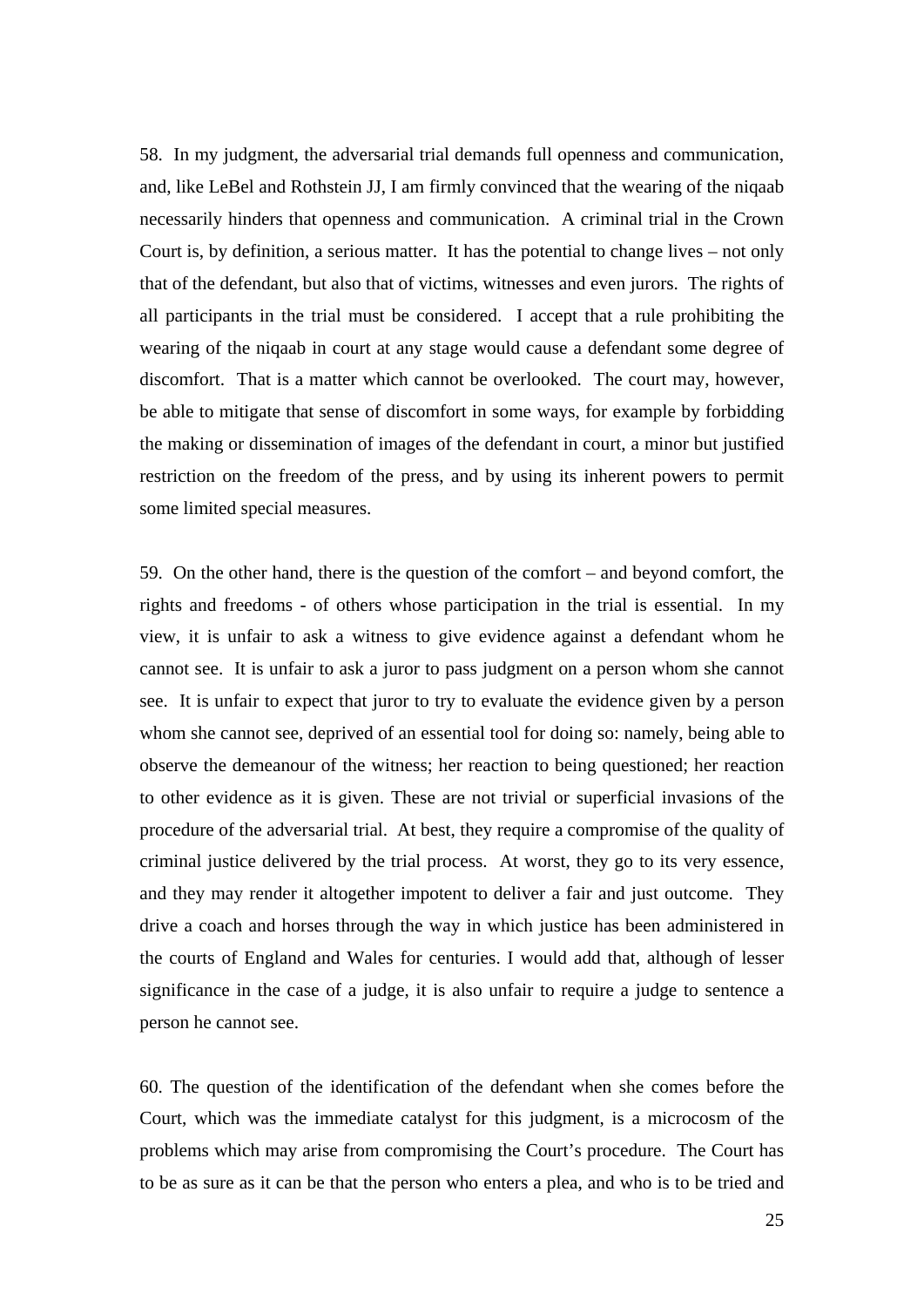perhaps sentenced is the person named in the indictment. As I indicated above, I found that the evidence of P.C. Hughes was sufficient to identify D for the purposes of the plea and case management hearing. But there may be cases in which such evidence is not sufficient, for example where visual identification is an issue in the trial. Ms. Wilkinson agreed that the Court would have to take a different view in that case. Moreover, the Court must be conscious that it cannot apply the law differently on the basis of religion. The Court may not discriminate between different religious traditions, or between those with a religious belief and those with none. If D is entitled to keep her face covered, it becomes impossible for the Court to refuse the same privilege to others, whether or not they hold the same or another religious belief, or none at all.

61. There is a disturbing sub-text in this case. It seems to be suggested, in effect, that the mere assertion of the right to wear the niqaab deprives the Court of control over its own procedure. In argument, Ms. Meek suggested that D is entitled to wear the niqaab in public or in private at all times, and the Court must simply find a way to accommodate that right. In her written submission, Ms. Meek says that, if ordered to remove her niqaab in the court room in front of men and in public, '[D] will be upset and is likely to use her hands to cover her face, turn away, or look down'. How is the Court to respond to that?

62. It must be conceded that it is impossible in practice to compel a defendant who does not wish to cooperate with the Court to do so at all times. For example, a defendant may fail to appear for his trial, or may abscond during trial. A defendant in custody may refuse to leave his cell to come up to court. Any defendant may behave in such an obstructive or disruptive way that the judge is forced to have him removed from court. In such circumstances, the Court must continue, but must give the jury a careful direction that the defendant's conduct does not mean that he is guilty, and does not support the prosecution's case against him, and the judge must ensure, as far as possible, that the jury is not prejudiced against him because of his conduct. The defendant's conduct in keeping her face covered, though not intended as any form of misconduct, is analogous to these situations. It impedes the work of the Court, and it must be addressed by means of an appropriate direction by the judge.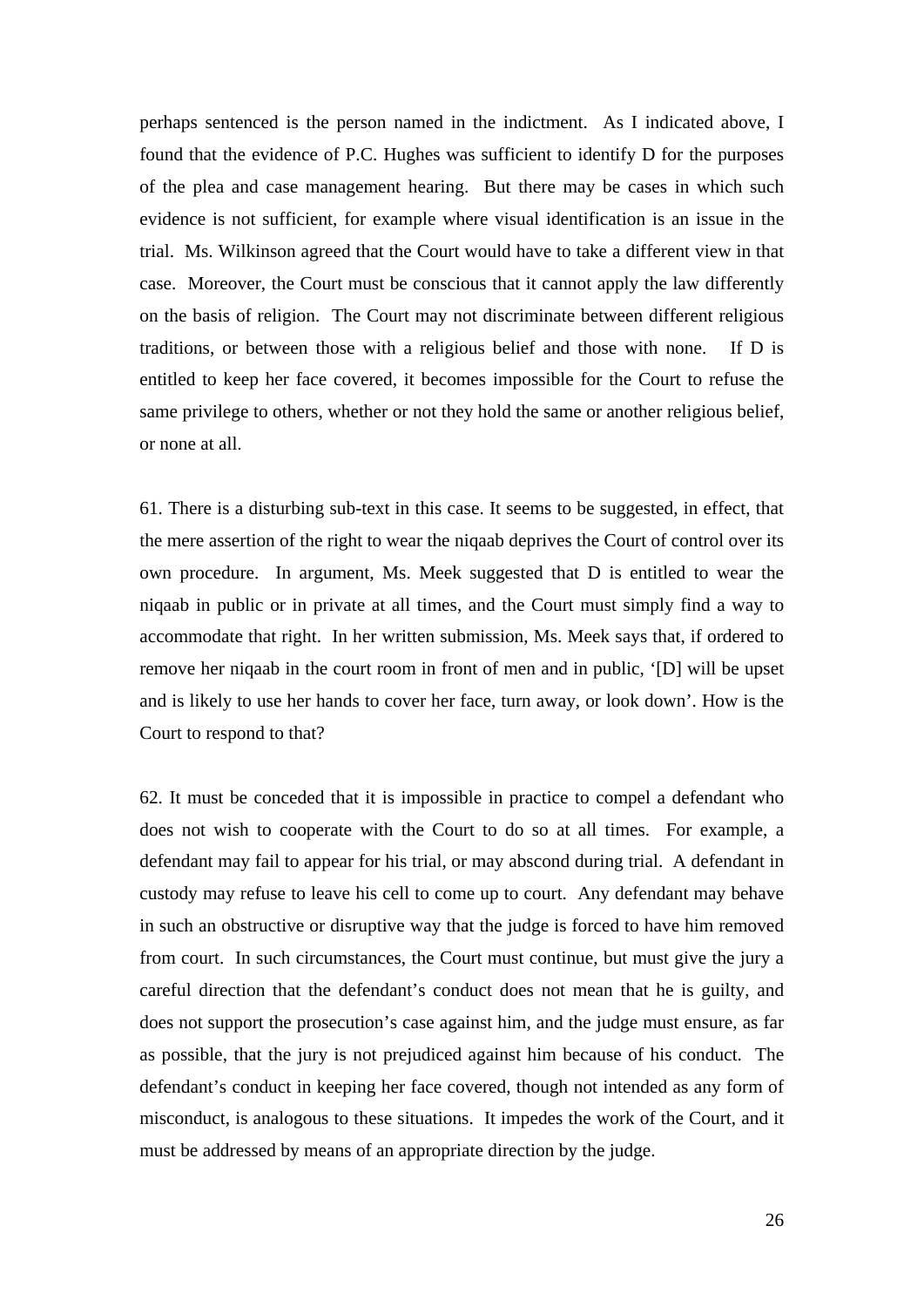63. The jurisdiction of England and Wales is essentially (though not formally) a secular democracy. I recognise that the jurisdiction is in the rather odd position that part of it (England) has an established church, while the other part (Wales) does not. But in neither part does the church interfere with the working of the courts. I do not for a moment suggest, to borrow language used in *NS*, that courts should be a religion-free zone where religious beliefs and practices must be parked at the door of the court. On the contrary, the Courts must respect and protect religious rights as far as that can properly be done. But in my view, it is necessary to the working of the Crown Court in a democratic society for the Court, not the defendant, to control the conduct of judicial proceedings. A defendant cannot, by claiming to adopt a particular religious practice, oblige the court to set aside its established procedure to accommodate that practice. That would be to privilege religious practice in a discriminatory way, and would adversely affect the administration of justice.

64. Ultimately, it seems to me that Court must be entitled to place some restriction on art. 9 right if it reaches the point where the unrestrained exercise of that right interferes to an unacceptable degree with the Court's ability to conduct a trial which is fair to all parties. I am unable to accept the proposition that the Court is powerless to protect its proceedings from unfairness merely because a defendant asserts an art. 9 right.

65. As Ms. Meek points out, unlike an employee, or even a witness, a defendant does not have the ability to choose whether or not to appear before the Crown Court. Nor is she free to approach another location of the Court to explore whether the judges there may take a different view. But she is free to make choices in the context of the trial, including the choice of how to dress for court, and whether or not to give evidence. In the *Denbigh High School* case, at [22], Lord Bingham noted:

As the Strasbourg court put it in *Kalaç v Turkey* (1997) 27 EHRR 552, para 27:

"Article 9 does not protect every act motivated or inspired by a religion or belief. Moreover, in exercising his freedom to manifest his religion, an individual may need to take his specific situation into account."

The Grand Chamber endorsed this paragraph in *Sahin v Turkey*, (Application No 44774/98, 10 November 2005, unreported), para 105.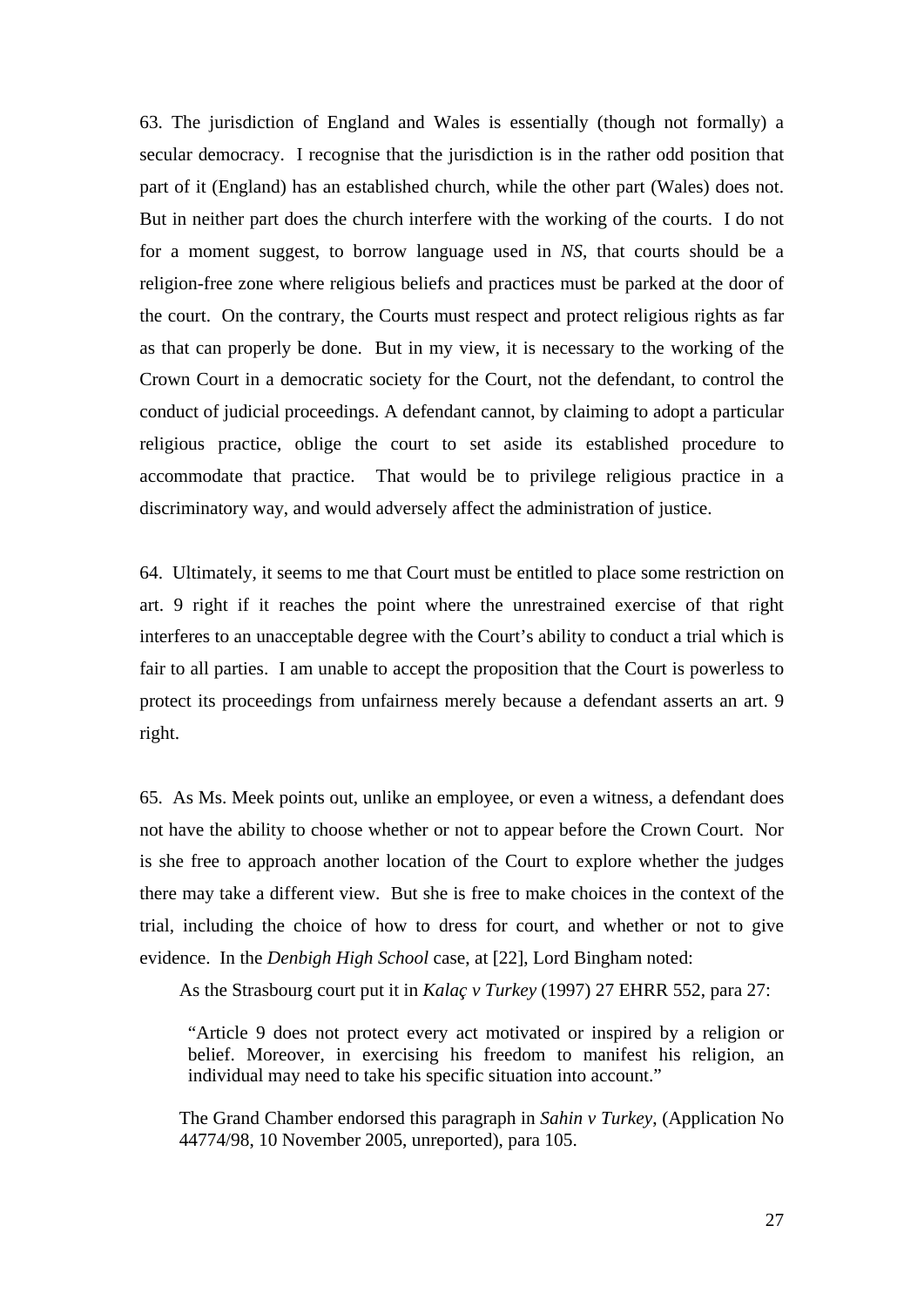The Commission ruled to similar effect in *Ahmad v United Kingdom* (1981) 4 EHRR 126, para 11:

". . . the freedom of religion, as guaranteed by Article 9, is not absolute, but subject to the limitations set out in Article 9(2). Moreover, it may, as regards the modality of a particular religious manifestation, be influenced by the situation of the person claiming that freedom."

66. But, having said that, I remind myself of the importance of honouring a defendant's right under art. 9 to dress, in general, in such manner as she wishes in accordance with her religious beliefs; and of the discomfort she may suffer if she is not permitted to wear the niqaab.

67. I also recognise the intrinsic merit which the niqaab has in the eyes of women who wear it. I reject the view, which has its adherents among the public and the press, that the niqaab is somehow incompatible with participation in public life in England and Wales; or is nothing more than a form of abuse, imposed under the guise of religion, on women by men. There may be individual cases where that is true. But the niqaab is worn by choice by many spiritually-minded, thoughtful and intelligent women, who do not deserve to be demeaned by superficial and uninformed criticisms of their choice. The Court must consider the potential positive benefits of the niqaab. As Baroness Hale said in the *Denbigh High School* case (above, at [94-[95]):

If a Sikh man wears a turban or a Jewish man a yamoulka, we can readily assume that it was his free choice to adopt the dress dictated by the teachings of his religion. I would make the same assumption about an adult Muslim woman who chooses to wear the Islamic headscarf. There are many reasons why she might wish to do this. As Yasmin Alibhai-Brown (*WHO do WE THINK we ARE?,* (2000), p 246) explains:

"What critics of Islam fail to understand is that when they see a young woman in a *hijab* she may have chosen the garment as a mark of her defiant political identity and also as a way of regaining control over her body."

Bhikhu Parekh makes the same point (in "A Varied Moral World, A Response to Susan Okin's 'Is Multiculturalism Bad for Women'", *Boston Review,*  October/November 1997):

"In France and the Netherlands several Muslim girls freely wore the hijab (headscarf), partly to reassure their conservative parents that they would not be corrupted by the public culture of the school, and partly to reshape the latter by indicating to white boys how they wished to be treated. The hijab in their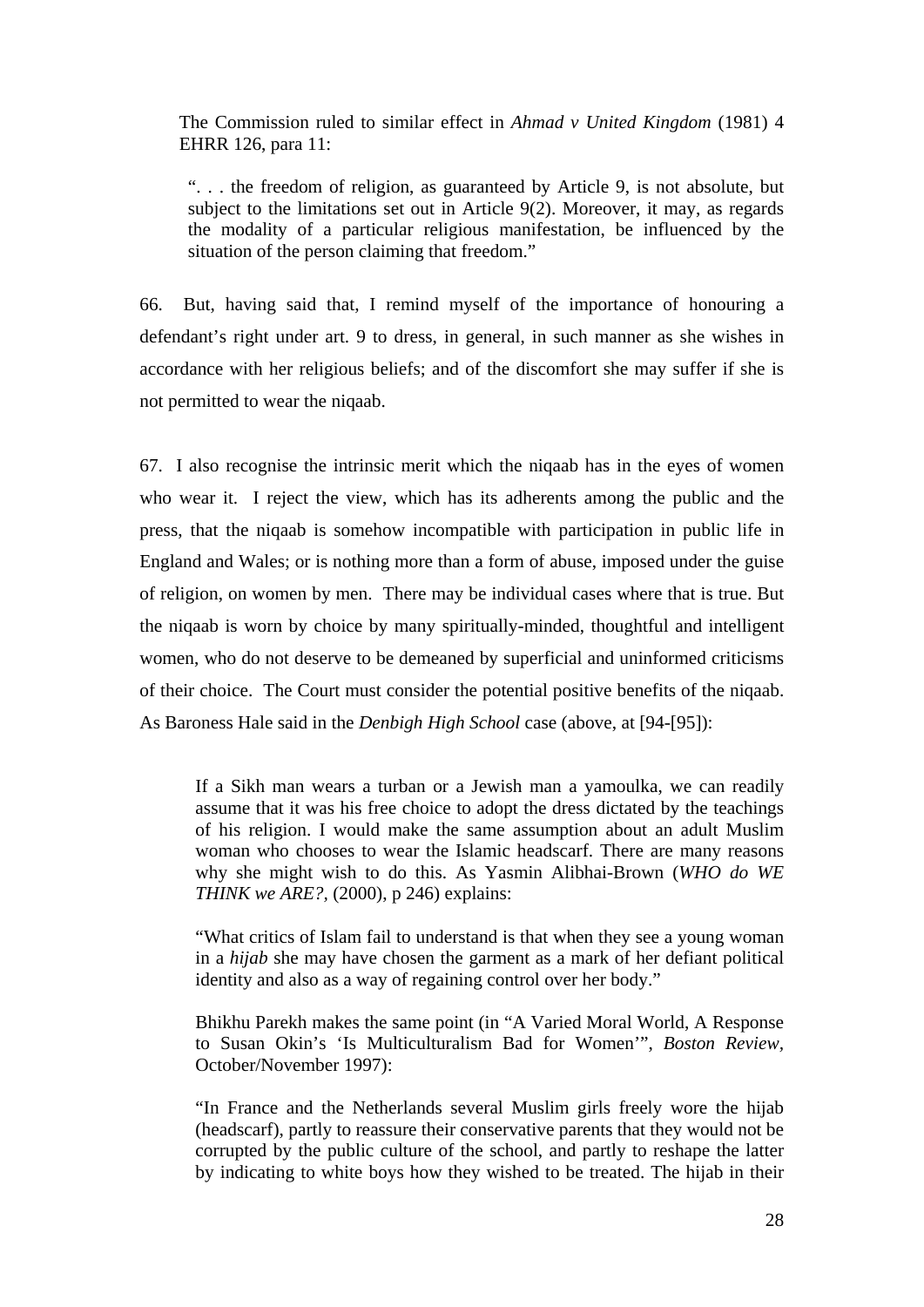case was a highly complex autonomous act intended to use the resources of the tradition both to change and to preserve it."

…

But it must be the woman's choice, not something imposed upon her by others. It is quite clear from the evidence in this case that there are different views in different communities about what is required of a Muslim woman who leaves the privacy of her home and family and goes out into the public world …

68. The question is how these considerations should be balanced. Leaving aside questions of identification, I do not consider that it is necessary to ask a defendant to remove her niqaab for the purposes of the trial generally. While it remains true that juries scrutinise defendants throughout the proceedings, and take note of a defendant's reaction to the evidence as it is given throughout the trial, I am not persuaded that this is of sufficient importance to require a restriction on the defendant's right to wear the niqaab.

69. But the question of the defendant's evidence, if she gives evidence, is a different matter. For the reasons given earlier in this judgment, the ability of the jury to see the defendant for the purposes of evaluating her evidence is crucial. There is an obvious possibility that a rule that the niqaab must not be worn would inhibit some defendants from giving evidence in their defence, or would make the giving of evidence an uncomfortable experience. Ms. Meek rightly emphasises this important point. The right to give evidence is a fundamental one, and it must be protected. It is an essential component of the defendant's right to a fair trial, both at Common Law and under art. 6 of the Convention. But Member States are free to give effect to that right within the framework of their respective legal systems. Article 6 does not prevent the Court from adopting a fair and proportionate procedural rule to prevent that right from being abused.

70. In my judgment, the right to give evidence must be seen in context. When seen in context, it becomes clear that the right to give evidence involves a corresponding duty to submit that evidence to the scrutiny of the jury. The jury has a duty to decide what evidence to accept, what evidence not to accept, and what weight to accord to any particular piece of evidence. They must decide what evidence is credible and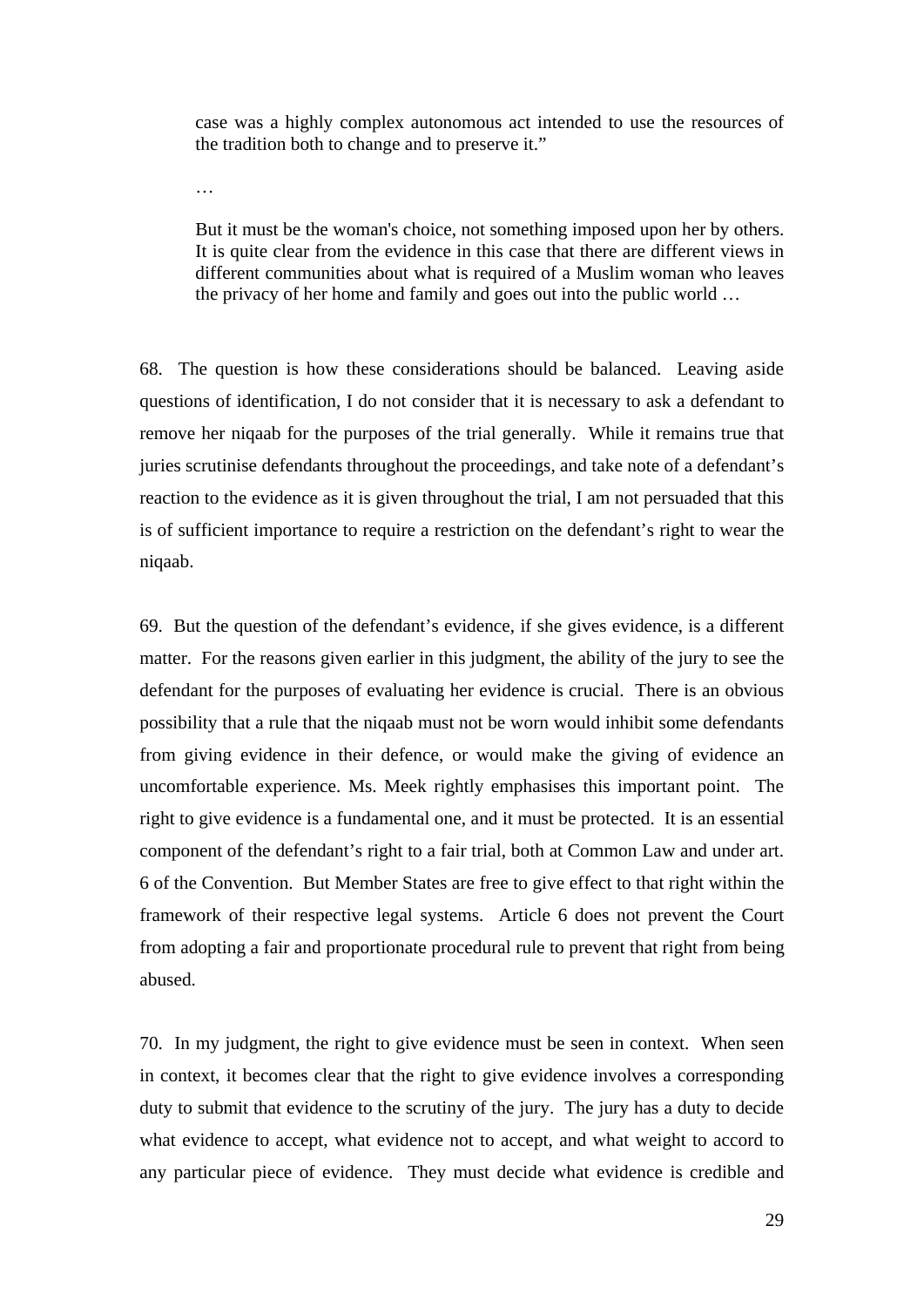reliable, and what is not. There is rarely, if ever, a case in which a defendant's evidence could be described as unimportant or in which the defendant's evidence is not challenged. Very often, that evidence plays a decisive part in the jury's decision; it always plays an important role. I dealt earlier in this judgment with the pivotal requirement that the jury must be able to see the witness. It is no accident that our appellate reports are replete with observations that the jury, or judge, 'had the advantage of seeing as well as hearing the witnesses'. That is a recognition of the fact that, as Macur J said in *SL v. MJ*, 'the ability to observe a witness' demeanour and deportment during the giving of evidence is important and … essential to assess accuracy and credibility'. This process is a fundamental and necessary attribute of the adversarial trial, and if it is taken away, the ability of the jury to return a true verdict in accordance with the evidence is necessarily compromised.

71. In other areas of public life, accommodations are routinely found. For example, if a woman wearing a niqaab presents herself at the security check point at an airport, or has to be photographed to obtain a passport or a driving licence, the necessary procedures can be complied with privately, presided over by female officials. The same accommodation cannot be made at the Crown Court, both because the rule of law is engaged, and because to do so might well involve a disproportionate allocation of court resources. For example, a claim to be tried before a female judge and jurors, with female court staff, and excluding males from the public gallery would probably constitute an unlawful discrimination against male judges, jurors, court staff and members of the public and the press; it would also represent a huge disruption of the court's administration. I hasten to add that D has made no such claim in this case, but it is necessary for the Court to try to foresee the consequences of any rule of law it may adopt.

72. There will inevitably be occasions when the manifestation of a person's religion or belief comes into potential conflict with the demands of court proceedings. In most cases, these conflicts are easily resolved: for example, witnesses and jurors may be sworn on a book appropriate to their beliefs (or may make a secular affirmation); a juror's wish to observe a religious festival during which the Court is sitting is often accommodated; advocates are often permitted to wear a turban or full length dress while appearing professionally in court. These accommodations do not affect the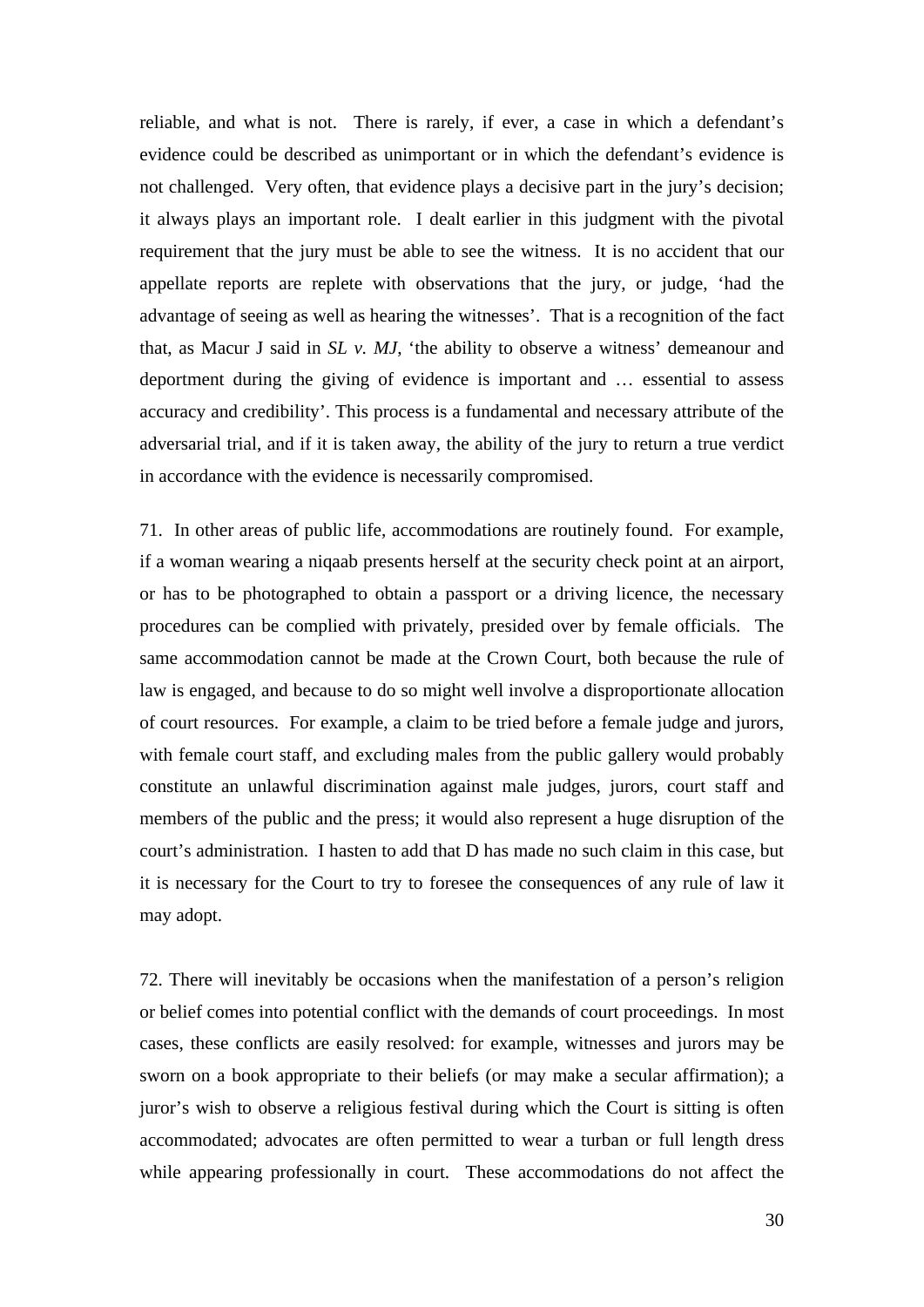proper functioning of the Court, and are proper in an age when the Court serves a pluralist, multi-cultural society. But in cases where such conflicts cannot be resolved, the Court must balance the right of manifestation of religion against the interests of justice in securing a fair trial for all the participants and the strong public interest in the proper administration of criminal justice. Although D claims a right to wear the niqaab in court, I note that the derogations from the principles of open justice and adversarial trial to which I referred earlier – for example, hearsay evidence, special measures, and anonymous witnesses – would not be permitted in the absence of specific statutory provisions. There is no statutory provision regarding niqaabs, and it is at least arguable that wearing the niqaab cannot be permitted in law to the extent that it derogates from those principles.

73. It is rare for the defendant's manner of dress to be an issue in the conduct of judicial business. Today, the Courts are rightly tolerant of informality or diversity of dress on the part of defendants, witnesses, and jurors. But a defendant's dress may become an issue. For example, the defendant's choice of dress may invoke the rules of bad character evidence if, unless corrected, it would give the jury a false impression, for example if the defendant appears at court wearing a clerical collar or military uniform: see Criminal Justice Act 2003, s.101(1)(f). If a defendant were to appear wearing a t-shirt with an obscene, racist, or offensive logo, it cannot be doubted that the Court would be entitled to take steps to protect the dignity of the proceedings. And it the defendant's dress interferes to an unacceptable degree with the Court's ability to conduct a trial which is fair to all parties, the Court may similarly have to take action to ensure that the trial can proceed in the manner prescribed by law, and is fair to all parties.

74. While any restriction on the defendant's right to give evidence is a serious measure, and one to be taken only when really necessary, the principle of imposing such a restriction is not unknown, and indeed can be found in contemporary practice as far back as the notice of alibi provisions of the Criminal Justice Act 1967. I regard such a measure in the circumstances of this case, not as infringing the right to give evidence, but as protecting it from abuse.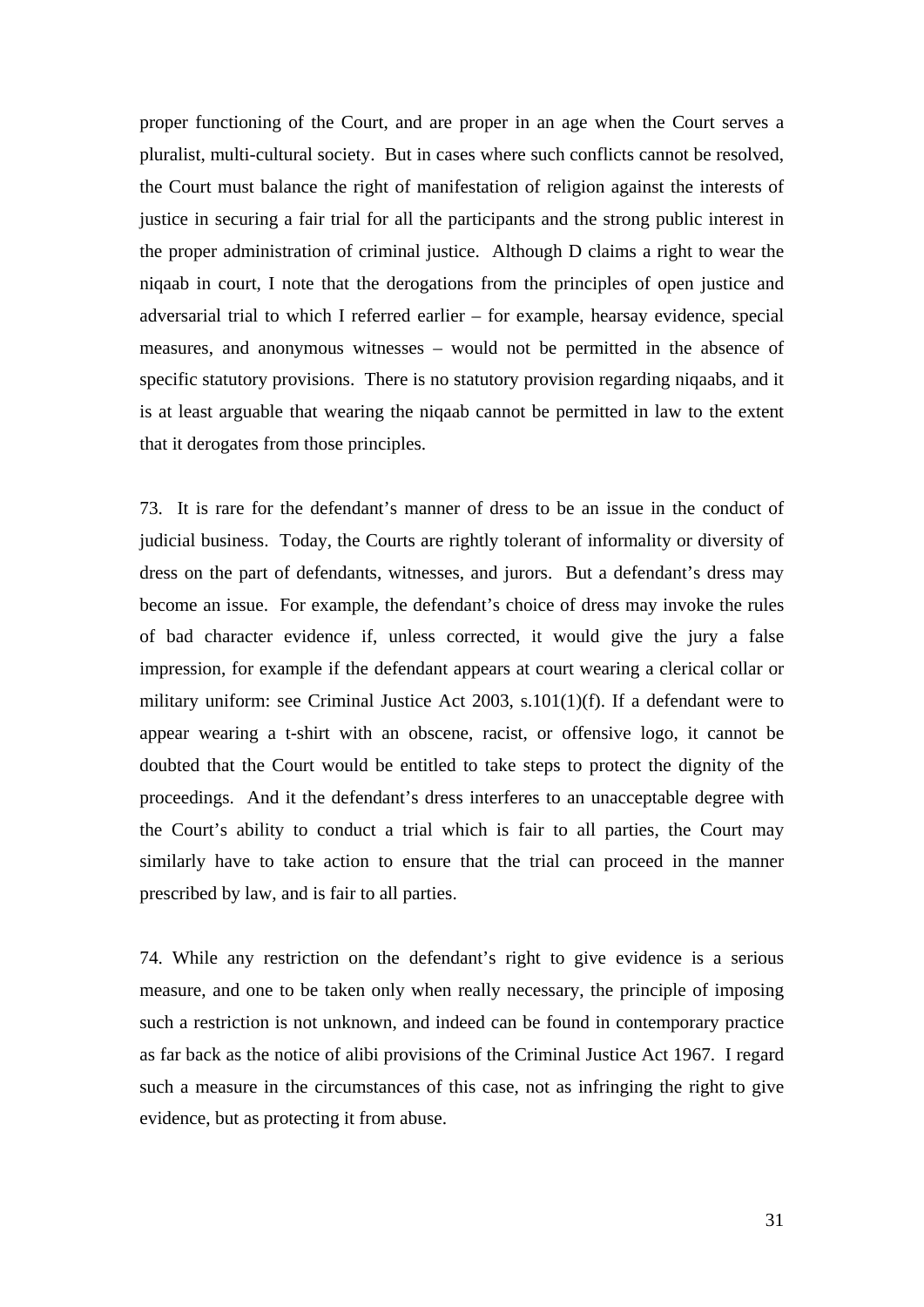75. I now consider the four questions I must ask before deciding whether some restriction on D's general right to wear the niqaab should be imposed for the purpose of trial in the Crown Court.

## Basis in Law

76. There is no legal restriction on the wearing of the niqaab anywhere in the United Kingdom. Nor is there any statutory provision or rule of procedure in England and Wales which deals with the wearing of the niqaab in court. Certain materials in the public domain, for example the Equal Treatment Bench Book, might lead a reader to suppose that there is at least a limited right to do so, at least in some courts. But the Bench Book is not a source of law. In my view, a reader who considers all relevant materials in the public domain about the practice of the Crown Court would be clear about the essential ingredients of an adversarial trial, to which I have referred above. Moreover, that reader would also be aware that a trial judge has an inherent power to regulate the conduct of proceedings in the Crown Court in order to ensure that no abuse of the Court occurs, and to ensure that the proceedings are fair to all parties. This principle of law, too, is in the public domain and available to D, as it is to the public generally. It is a matter on which a person could receive accurate advice from any experienced solicitor. For these reasons, I hold that there is a proper basis in law for restricting the wearing of the niqaab in court, but only if the other conditions are present.

# Legitimacy of Aim

77. As I have already observed, the Court must be clear about its objective, so that it can balance it against the proposed restriction on the defendant's qualified right of manifestation of religion or belief. The fair and effective operation of the criminal courts, which act in the interests of victims of crime and the public generally, is in my view both an important vehicle for the prevention of disorder and crime, and an important vehicle for the protection of the rights and freedom of persons including the victims of crime, and the public at large. The aim must be to allow the Court to function fairly and effectively in those interests. I conclude for this reason that the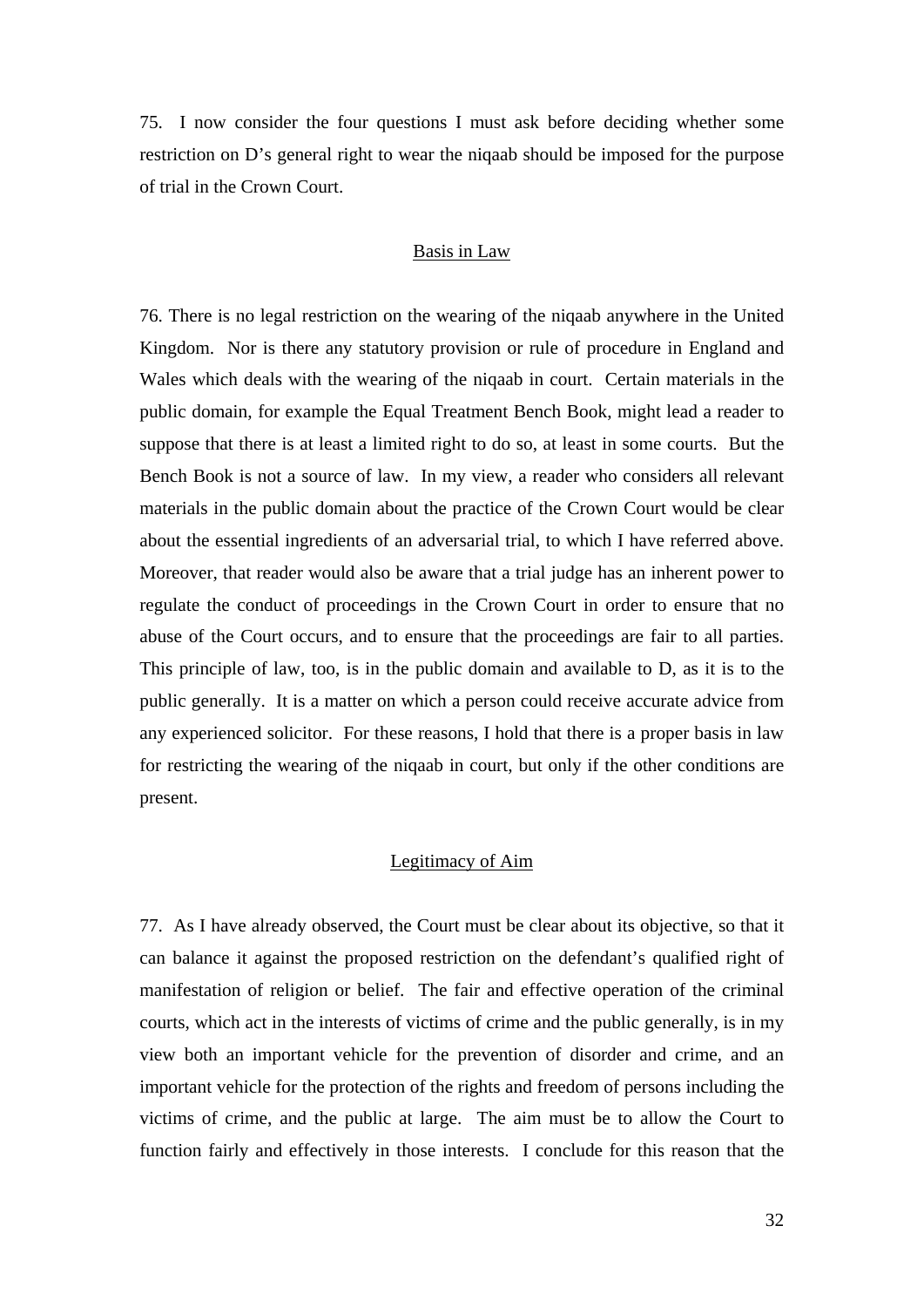aim involved in restricting the right to wear the niqaab on this limited basis is legitimate.

## Necessity in a Democratic Society

78. I need not repeat what I have said about what seem to me to be the essential components of an adversarial trial and the centrality of the adversarial trial in the administration of justice in England and Wales and, through the administration of justice, the protection of the rights and freedoms of victims of crime, and of the public at large. Nor do I need to repeat what I have said about the adverse effect produced on the adversarial trial if a defendant wears the niqaab in court. This is not just a question of a restriction being 'useful', 'reasonable' or 'desirable'. I conclude that some restriction of the right of a defendant to wear the niqaab during proceedings against her in the Crown Court is necessary in a democratic society. Balancing the right of religious manifestation against the rights and freedoms of the public, the press, and other interested parties such as the complainant in the proper administration of justice, the latter must prevail over D's right to manifest her religion or belief during the proceedings against her to the extent necessary in the interests of justice. No tradition or practice, whether religious or otherwise, can claim to occupy such a privileged position that the rule of law, open justice, and the adversarial trial process are sacrificed to accommodate it. That is not a discrimination against religion. It is a matter of upholding the rule of law in a democratic society.

### Proportionality

79. But I must also consider whether the restriction is proportionate in the sense that there is a rational connection between the aim and the restriction; and that the means employed are no more than is necessary to achieve the aim. As both counsel rightly submit, the Court must consider whether there is a less restrictive, but equally effective way of achieving the aim. I must consider specifically whether the Court's aim can be achieved by an approach other than removing the niqaab at all times. That there is a rational connection between the aim and the restriction seems clear. The restriction tends to maintain the quality and fairness of the trial process. But is there a less restrictive approach which would be equally effective in promoting the aim?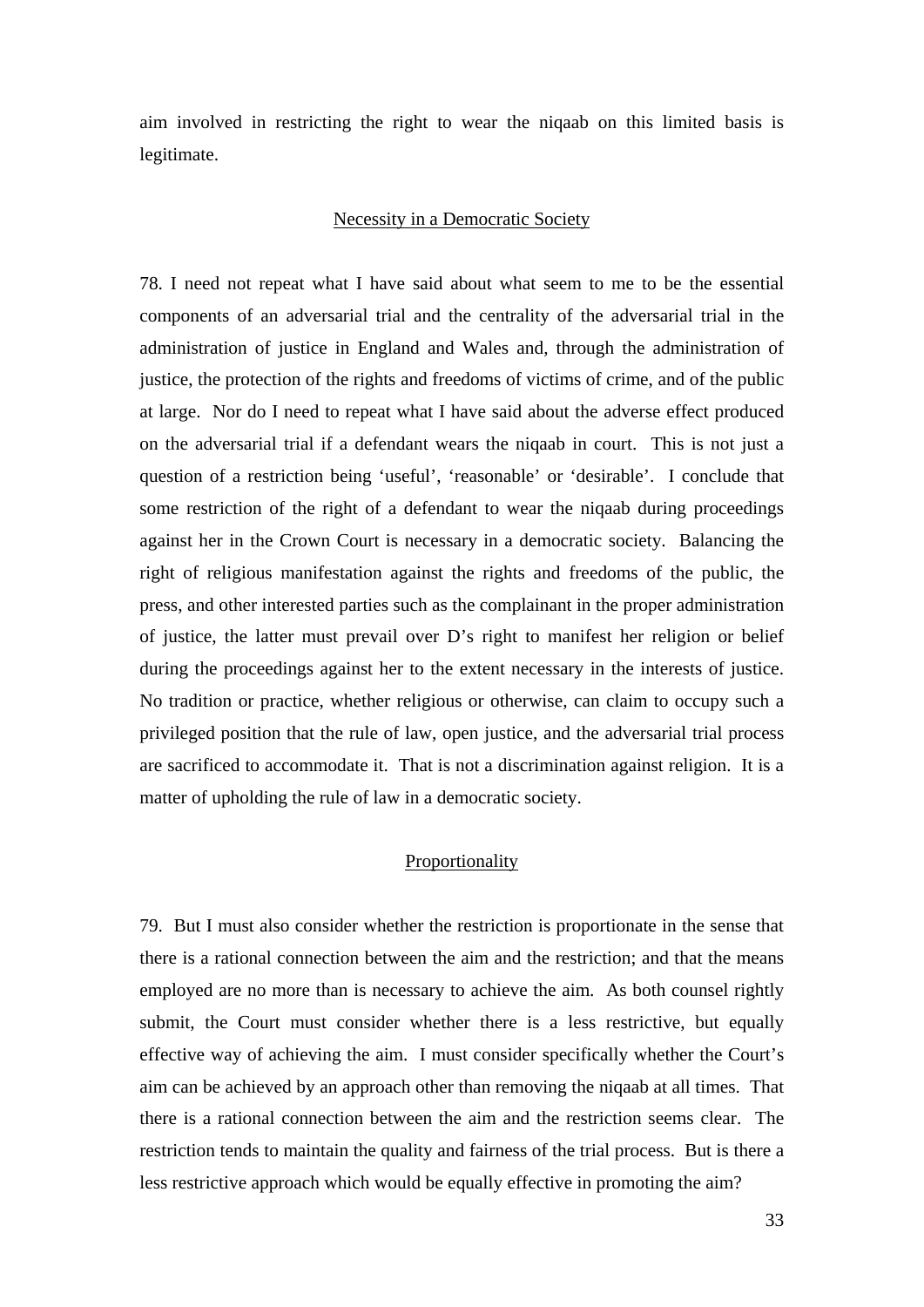## Conclusion

80. I propose to adopt the least restrictive approach consistent with what I see as the necessity of enabling the Court to conduct the proceedings fairly and effectively in the interests of all parties. In my judgment, the following principles should be applied when a defendant in the Crown Court asserts the right to wear the niqaab during the proceedings.

81. The question of identification must be dealt with in open court whenever it arises. The defendant should be asked to remove the niqaab for this purpose. If she refuses to do so, the Court should adjourn briefly to allow an officer or other reliable female witness to examine the defendant's face in private, and to give positive evidence of identification in open court. This procedure must be followed on every occasion when identification is needed, especially before arraignment, the return of the verdict, and sentence, if the defendant is convicted. There may be cases where this procedure is insufficient, and where the niqaab must be removed, for example when there is an issue of visual identification, or suspicion of impersonation.

82. In general, the defendant is free to wear the niqaab during trial. The judge should, nonetheless, in the absence of the jury, advise the defendant of the possible consequences of so doing, and make it clear that she will not be free to do so while giving evidence. She should be invited to remove the niqaab during trial, and given time to reflect and take advice if she wishes to do so. Again, if there is an issue of visual identification to be decided by the jury, it may necessary to order that the niqaab be removed, at least while evidence relevant to that issue is given.

83. If the defendant gives evidence, she must remove the niqaab throughout her evidence. The Court may use its inherent powers to do what it can to alleviate any discomfort, for example by allowing the use of screens or allowing her to give evidence by live link. Again, the judge should, in the absence of the jury, advise the defendant of the possible consequences of refusing to remove the niqaab. She should be invited to remove the niqaab and given time to reflect and take advice if she wishes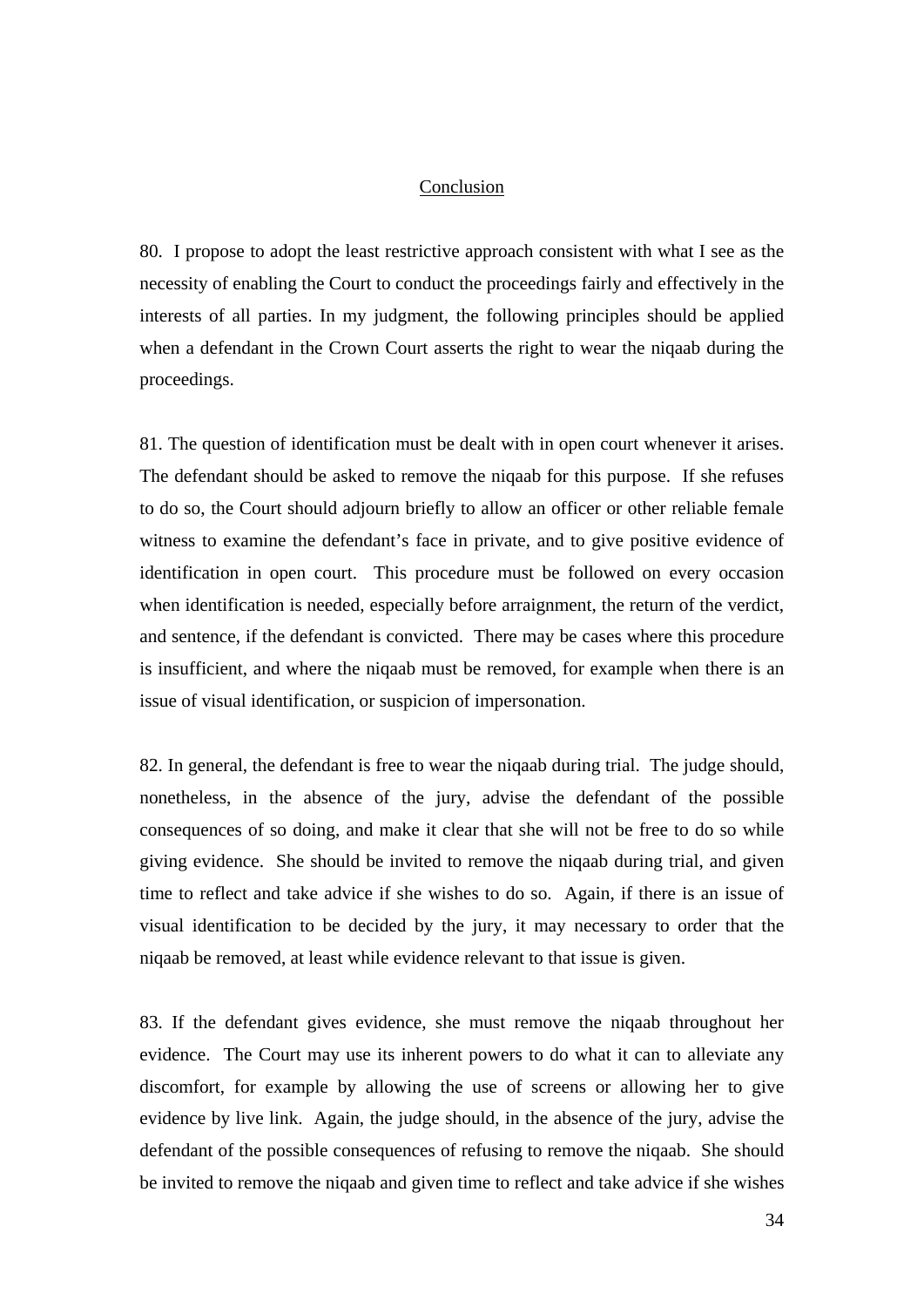to do so. If she refuses, the judge should not allow her to give evidence, and must give the jury a clear direction in the terms suggested in the Bench Book, with appropriate modifications, about the defendant's failure to give evidence.

84. I recognise that particular circumstances may arise in other cases which may lead a judge, having considered the matters which must be considered, to make a different order. I cannot, and do not attempt to enumerate such situations, but they may include cases in which the evidence is effectively agreed; or where the defendant's evidence would be purely formal, or would not be challenged. This must be a matter for the judge to decide on the facts of each case.

85. Though I have made much use of the feminine form in this judgment, everything I have said is to be taken to apply to male defendants in equal measure, should an analogous situation arise; and it applies alike to both male and female defendants of any, or no, religious faith.

# Directions

86. Accordingly, before this plea and case management hearing ends, I give the following directions -

(1) The defendant must comply with all directions given by the Court to enable her to be properly identified at any stage of the proceedings.

(2) The defendant is free to wear the niqaab during trial, except while giving evidence.

(3) The defendant may not give evidence wearing the niqaab.

(4) The defendant may give evidence from behind a screen shielding her from public view, but not from the view of the judge, the jury, and counsel; or by mean of a live TV link.